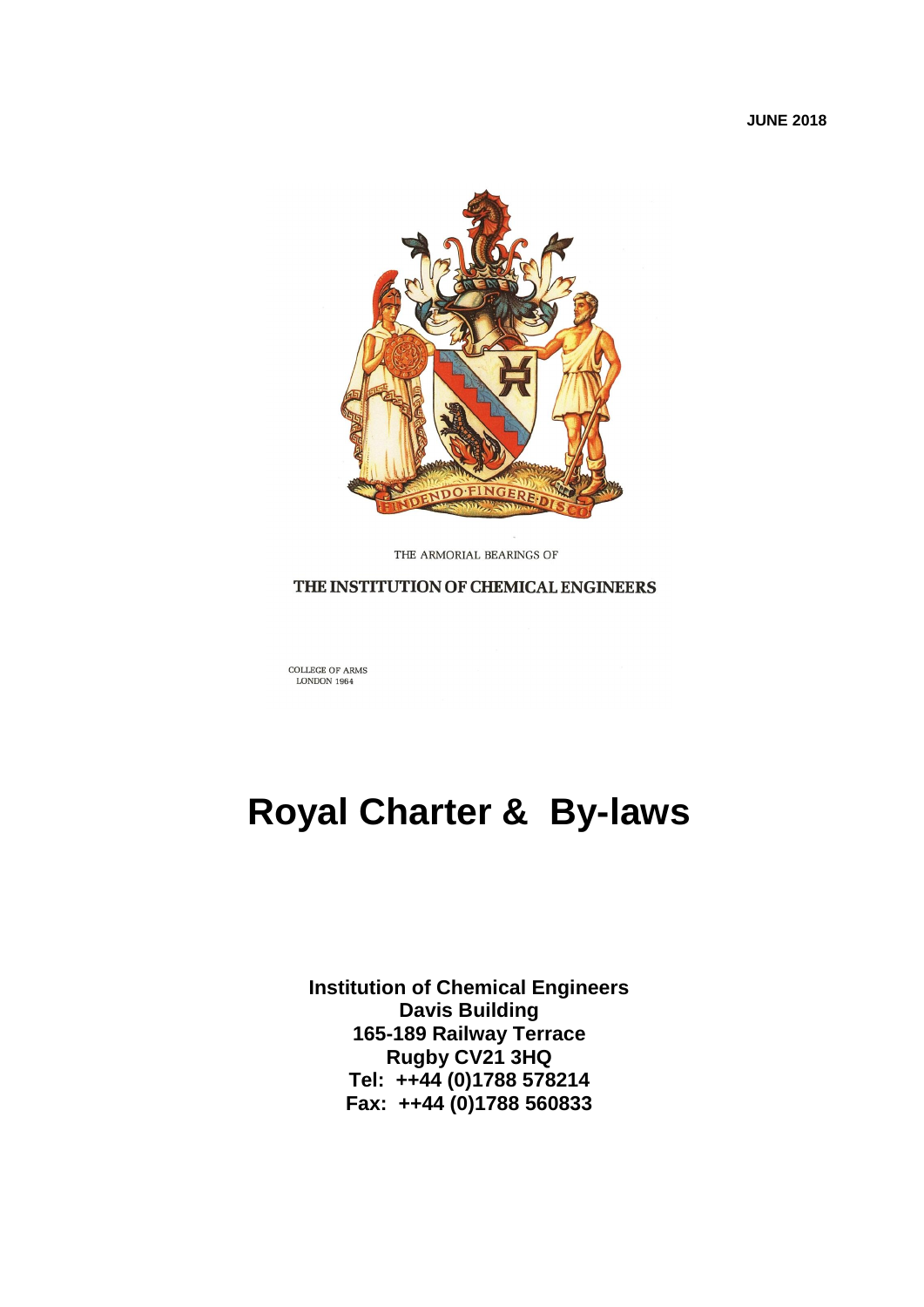## ROYAL CHARTER

Granted on the 8<sup>th</sup> day of April 1957. Amendments allowed on the 12<sup>th</sup> day of November 1971, the 19<sup>th</sup> day of December 1996, the 18<sup>th</sup> day of July 2001, the 27<sup>th</sup> day of July 2004, the 15<sup>th</sup> day of October 2009 and the  $27<sup>th</sup>$  day of June 2018.

**Elizabeth the Second** by the Grace of God of the United Kingdom of Great Britain and Northern Ireland and of Our other Realms and Territories Queen, Head of the Commonwealth, Defender of the Faith.

To all to whom these Presents shall come, Greeting!

**Whereas** the Association or Institution incorporated under the Companies Acts, 1908 to 1917, and known as The Institution of Chemical Engineers hath petitioned Us for a Charter of Incorporation:

AND WHEREAS WE are minded to comply with the prayer of such Petition:

**NOW, therefore,** We by virtue of Our Royal Prerogative in that behalf, and of all other powers enabling Us so to do, of Our especial Grace, certain knowledge and mere motion have willed, granted, directed, appointed and declared and Do hereby for Us, Our Heirs and Successors will grant, direct, appoint and declare as follows:

#### **Incorporation**

1. The persons now Corporate Members of the said Association or Institution known as The Institution of Chemical Engineers (hereinafter called "the Existing Institution") and all such persons as may hereafter become Voting members of the Body Corporate hereby constituted and their successors shall for ever hereafter (so long as they shall continue to be such Voting members) be one Body Corporate and Politic by the name of "The Institution of Chemical Engineers" (hereinafter called "the Institution") and by the same name shall have perpetual succession and a Common Seal with power to break, alter and make anew the said Seal from time to time at their will and pleasure and by the same name shall and may implead and be impleaded in all Courts and in all manner of actions and suits and shall have power to do all other matters and things incidental or appertaining to a Body Corporate.

#### **Objects**

2. The objects and purposes for which the Institution is hereby constituted are:

To promote, foster and develop the general advancement of the science of chemical engineering in all its branches as an end in itself and as a means of furthering the scientific and economic development and application of processes in which chemical and physical changes of materials are involved and to promote, assist, finance and support such research, investigation and experimental work in chemical engineering as the Institution may consider likely to conduce to those ends and to the benefits of the community at large.

#### **Powers**

- 3.
- (a) To hold meetings of the Institution for reading and discussing papers and communications bearing upon the science of chemical engineering or the application thereof or upon subjects relating thereto and generally to advance knowledge of chemical engineering.
- (b) To print, publish, sell, lend or distribute the proceedings or the reports of the Institution or any papers, communications, works or treatises on chemical engineering or its application or subjects connected therewith in the English or any foreign tongue or any abstracts thereof or extracts therefrom.
- (c) To co-operate with Government Departments, Universities, other Educational Institutions and public educational authorities for the furtherance of knowledge of and education in chemical engineering, science or practice.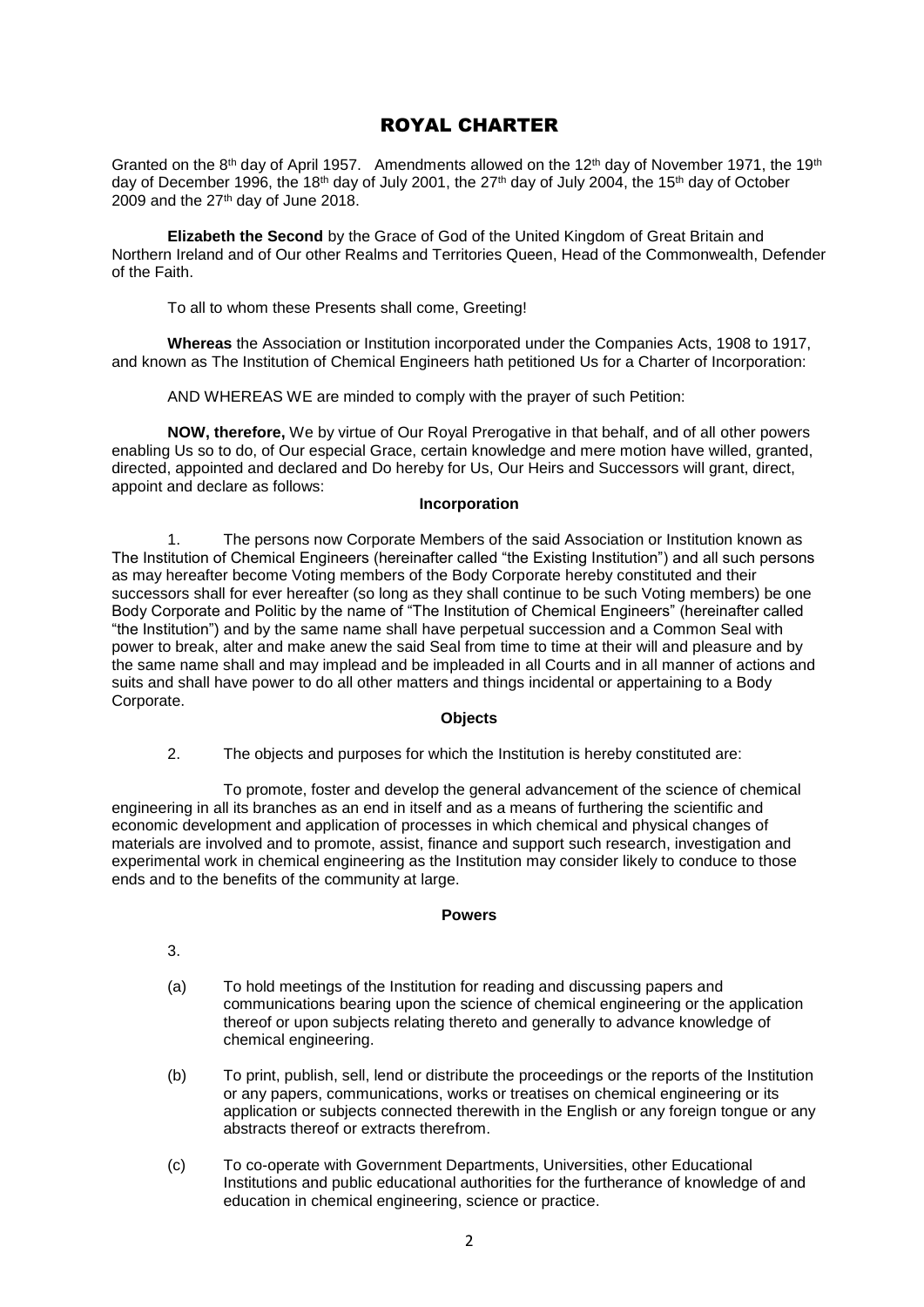- (d) To publish statements in the public interest for the education or information of the general public on matters involving the science or application of chemical engineering.
- (e) To hold or prescribe examinations or other assessments for candidates for election to Voting and Non-Voting membership and to require standards of knowledge and experience approved by the Institution.
- (f) To maintain, under licence from the Engineering Council or the Science Council, or any other successor organisations, or any other appropriate organisations, such Register, or parts thereof, as refer to relevant Chartered Practitioner status or to relevant Technician or other status.
- (g) To co-operate with any other organisations to advance the cause of chemical engineering or for economic purposes related thereto.
- (h) To do all other things incidental or conducive to the attainment of the above objects or any of them.

4. We do also hereby for Us, Our Heirs and Successors license, authorise and for ever hereafter enable the Institution or any person or persons on its behalf to acquire for the purposes of the Institution any lands, tenements or hereditaments or any interest in any lands, tenements or hereditaments whatsoever within Our United Kingdom of Great Britain and Northern Ireland and to hold the same in perpetuity or otherwise and from time to time (subject to all such consents, if any, as may from time to time be by law required) to grant, demise, alienate or otherwise dispose of the same or any part thereof.

5. And We do also hereby for Us, Our Heirs and Successors give and grant Our Licence to any person or persons and any Body Politic or Corporate to assure in perpetuity or otherwise or to demise or devise to or for the benefit of the Institution any lands, tenements or hereditaments whatsoever or any interest in any lands, tenements or hereditaments within Our United Kingdom of Great Britain and Northern Ireland.

6. The property and monies of the Existing Institution (including any property or monies held by it as Trustee) shall hereafter become and be deemed to be the property and monies of the Institution (but subject in the case of any property or monies held by the Existing Institution as Trustee to the trusts, powers and provisions upon and subject to which the same are held) and shall, as soon as may be, be formally transferred to the Institution.

7. The income and property of the Institution shall be applied solely towards the promotion of the objects of the Institution as hereinafter defined. The Institution shall not carry on any trade or business or engage in any transaction with a view to the pecuniary gain or profit of the members thereof.

8. The members of the Institution shall not as such have any personal claim on any property of the Institution and no part of the income or property of the Institution shall be paid or transferred directly or indirectly by way of dividend, bonus or otherwise howsoever by way of profit to the members of the Institution or to any of them. Provided always that nothing herein contained shall prevent:

- (a) the payment by the Institution in good faith of reasonable and proper remuneration to any member of the Institution as an Officer, official or employee of the Institution (but so that no members of the Board of Trustees shall be paid any remuneration for their services as members of the Board of Trustees) or to any such members in return for any services actually rendered to the Institution otherwise than as an Officer, official or employee; or
- (b) the payment by the Institution of interest at a rate not exceeding 5 per cent per annum on money lent to the Institution by any such member or reasonable and proper rent for premises demised or let by any such member to the Institution; or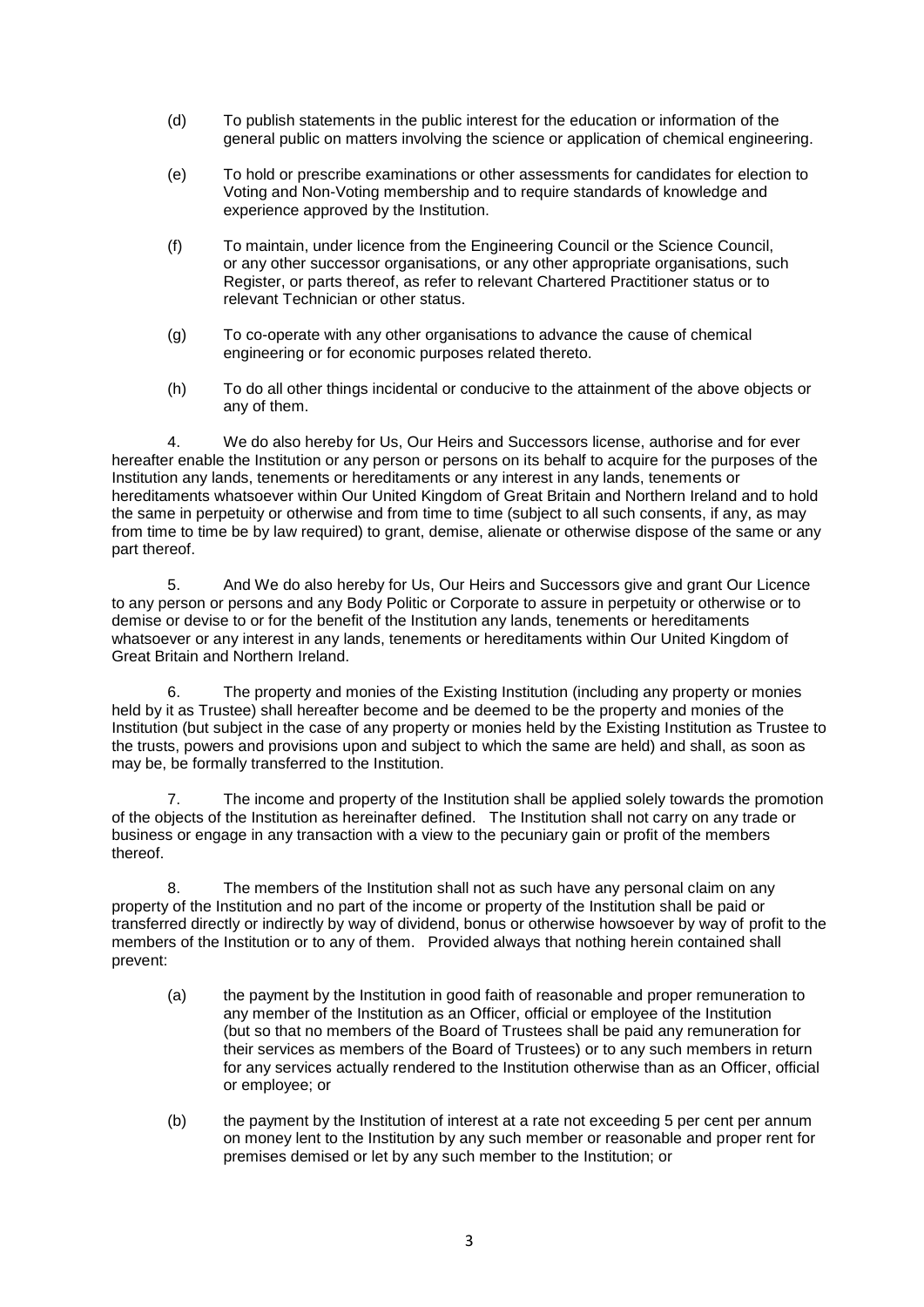- (c) the giving by the Institution to any such member of any prize, scholarship or other reward or recognition in respect of any exhibition, competition or examination held or promoted by the Institution or to the cost of which the Institution may have subscribed; or
- (d) the gratuitous distribution among or sale at a discount to members of the Institution of any books or publications of the Institution relating to its objects or purposes as hereinafter set forth; or
- (e) the giving by the Institution to any such member of any privileges in using the premises occupied by the Institution and in attending the meetings or symposia of the Institution or any Branch or Section thereof and any lectures, conferences, exhibitions and the like held or organised by the Institution; and the Institution shall have power to make all such payments, gifts, distributions and sales as aforesaid; or
- (f) the payment by the Institution of premiums for the provision of indemnity insurance to cover the liability of the members of the Board of Trustees which by virtue of any rule of law would otherwise attach to them in respect of any negligence, default, breach of trust or breach of duty of which they may be guilty in relation to the Institution; provided that any such insurance shall not extend to any claim arising from any act or omission which the members of the Board of Trustees knew to be in breach of trust or breach of duty or not and provided also that any such insurance shall not extend to the costs of any unsuccessful defence to a criminal prosecution brought against members of the Board of Trustees in their capacity as Trustees of the Institution.

9. The moneys of the Institution may be invested in accordance with the provisions of the By-laws of the Institution for the time being in force with power to vary or transpose any investments for or into others of any nature thereby authorised.

## **Governance**

10. There shall be a Board of Trustees of the Institution in which shall be vested the governance and control of the IChemE and its affairs subject to the provisions of this Our Charter and of the By-laws and Regulations of the Institution. The Board of Trustees shall consist of such number of members with such qualifications and shall be elected or constituted in such manner and to hold Office for such period and on such terms as to re-election and otherwise as the By-laws so prescribe.

11. There shall be Honorary Officers of the Institution. The Honorary Officers shall be elected or constituted as such in such manner and shall hold Office for such period and on such terms as to re-election and otherwise as the By-laws for the time being of the Institution shall direct. The Honorary Officers for the time being shall ex-officio be members of the Board of Trustees.

The business of the Board of Trustees shall be conducted subject to the provisions of this Our Charter and the By-laws in such manner as the Board of Trustees may from time to time determine.

13. The said President, Deputy-President, Vice-Presidents, Honorary Treasurer and other members of the Board of Trustees shall respectively hold Office as such until the due election and coming into Office of their successors in accordance with the By-laws of the Institution but shall respectively be eligible subject to such By-laws for re-election if otherwise qualified.

14. There shall be a Congress which may advise the Board on any such matters that are of interest to the Institution and shall have such other rights, duties and responsibilities as are prescribed in this Our Charter and the By-laws and Regulations of the Institution. The Congress shall consist of such number of members with such qualifications and shall be elected or constituted in such manner and shall hold Office for such period and on such terms as to re-election and otherwise as the By-laws prescribe.

15. The Institution shall have such officials with such functions, tenure and terms of Office as the By-laws of the Institution may from time to time prescribe and such other servants as the Board of Trusteees may from time to time appoint.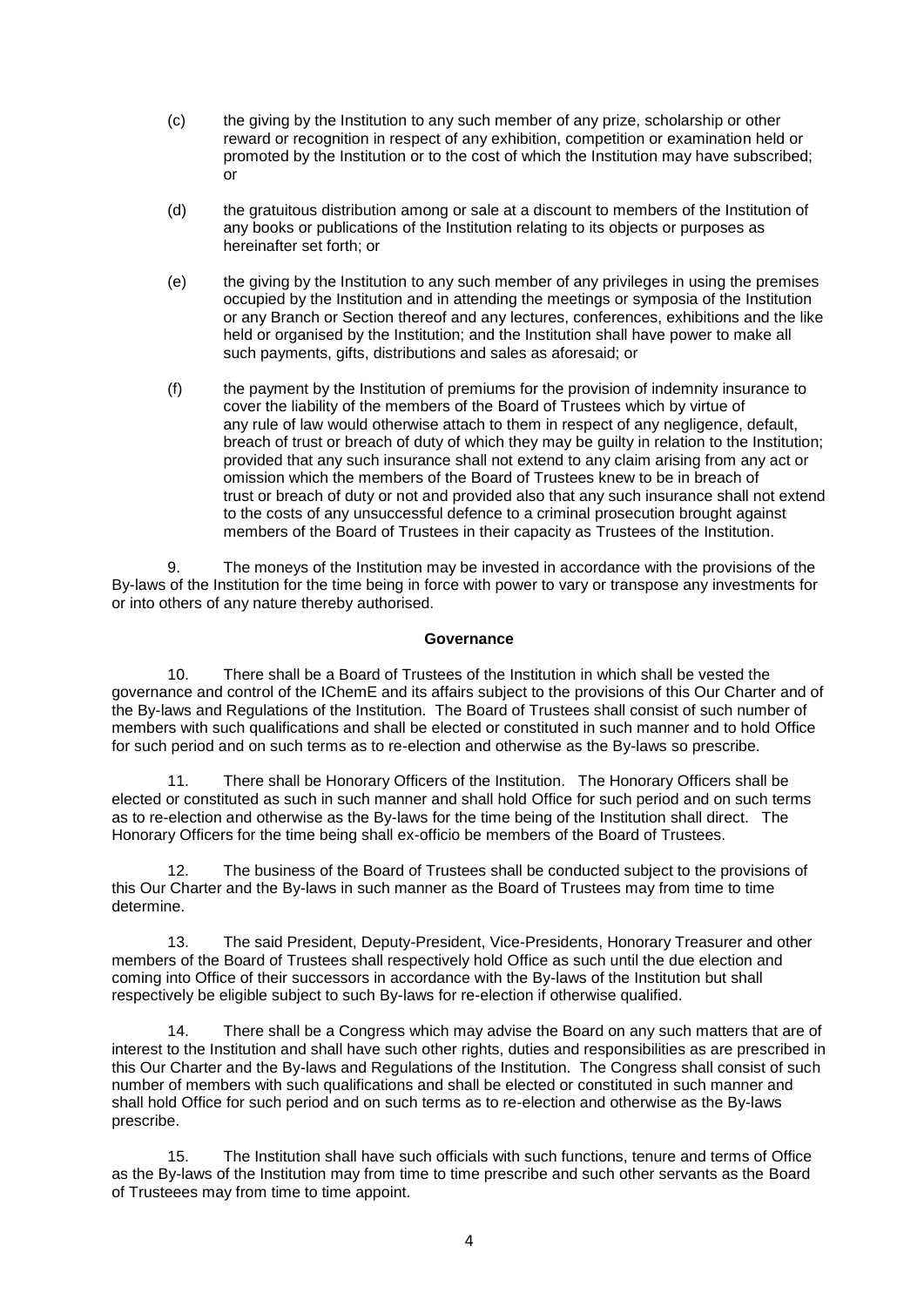#### **Membership**

16. There shall be such number of classes of members of the Institution who shall be known as and are hereinafter referred to as Voting members, and such number of classes of members of the Institution who shall be known as and are hereinafter referred to as Non-Voting members, as the By-laws of the Institution shall from time to time provide.

17. The qualifications, method and terms of admission, privileges and obligations, including liability to expulsion or suspension of Voting members and of Non-Voting members of each of the respective classes thereof shall be such as the By-laws for the time being of the Institution shall direct.

18. Persons being at any time Voting members of the Institution may so long as they shall remain Voting members take and use the style or title of Chartered Chemical Engineer in such manner and upon such conditions as the By-laws for the time being of the Institution shall direct.

#### **Charter changes**

19. The Voting members may, by a Special Resolution passed at any general meeting by not less than two-thirds of the members present and voting, revoke, amend or add to the provisions of this Our Charter; but no such revocation, amendment or addition shall, until approved by Us, Our Heirs or Successors in Council become effectual so that this Our Charter shall thenceforward continue and operate as revoked, amended or added to. This Article shall apply to this Our Charter as revoked, amended or added to in manner aforesaid.

#### **By-law Changes**

20. The Voting members may, by a Special Resolution passed at any general meeting by not less than two-thirds of the members present and voting, revoke, amend or add to the By-laws for the time being in force; but no such revocation, amendment or addition shall have effect until approved by the Lords of Our Most Honourable Privy Council of which approval a Certificate under the hand of the Clerk of the Privy Council shall be conclusive evidence.

#### **Surrender of Charter**

21. The Voting members may, by a Special Resolution passed at any general meeting by not less than two-thirds of the members present and voting, determine to surrender this Our Charter, subject to the sanction of Us, Our Heirs or Successors in Council and upon such terms as We or They may consider fit, and wind up or otherwise deal with the affairs of the Institution in such manner as shall be determined by such resolution or, in default of such direction, as the court of law shall think expedient having due regard to the liabilities of the Institution for the time being, and if, on the winding up or dissolution of the Institution, there shall remain, after the satisfaction of all its debts and liabilities, any property whatsoever, the same shall not be paid or distributed among the members or any of them but shall, subject to any special trusts affecting the same, be given and transferred to some association or associations having objects similar to the objects of the Institution which shall prohibit the distribution of its or their income or property amongst its or their members to an extent at least as great as is imposed on the Institution by this Our Charter, such association or associations to be determined by the members at or before the time of dissolution.

## **Conclusion**

22. And We do hereby for Us, Our Heirs and successors grant and declare that these Our Letters or the enrolment or exemplification thereof shall be in all things good, firm, valid and effectual according to the true intent and meaning of the same and shall be taken, construed and judged in all Our Courts of law and elsewhere in the most favourable and beneficial sense and for the best advantage of the Company any mis-recital, non-recital, omission, defect, imperfection, matter or thing whatsoever notwithstanding.

**In Witness** whereof We have caused these Our Letters to be made Patent.

**Witness** Ourself at Westminster the 8<sup>th</sup> day of April in the 6<sup>th</sup> year of Our Reign

**By Warrant** UNDER THE QUEEN'S SIGN MANUAL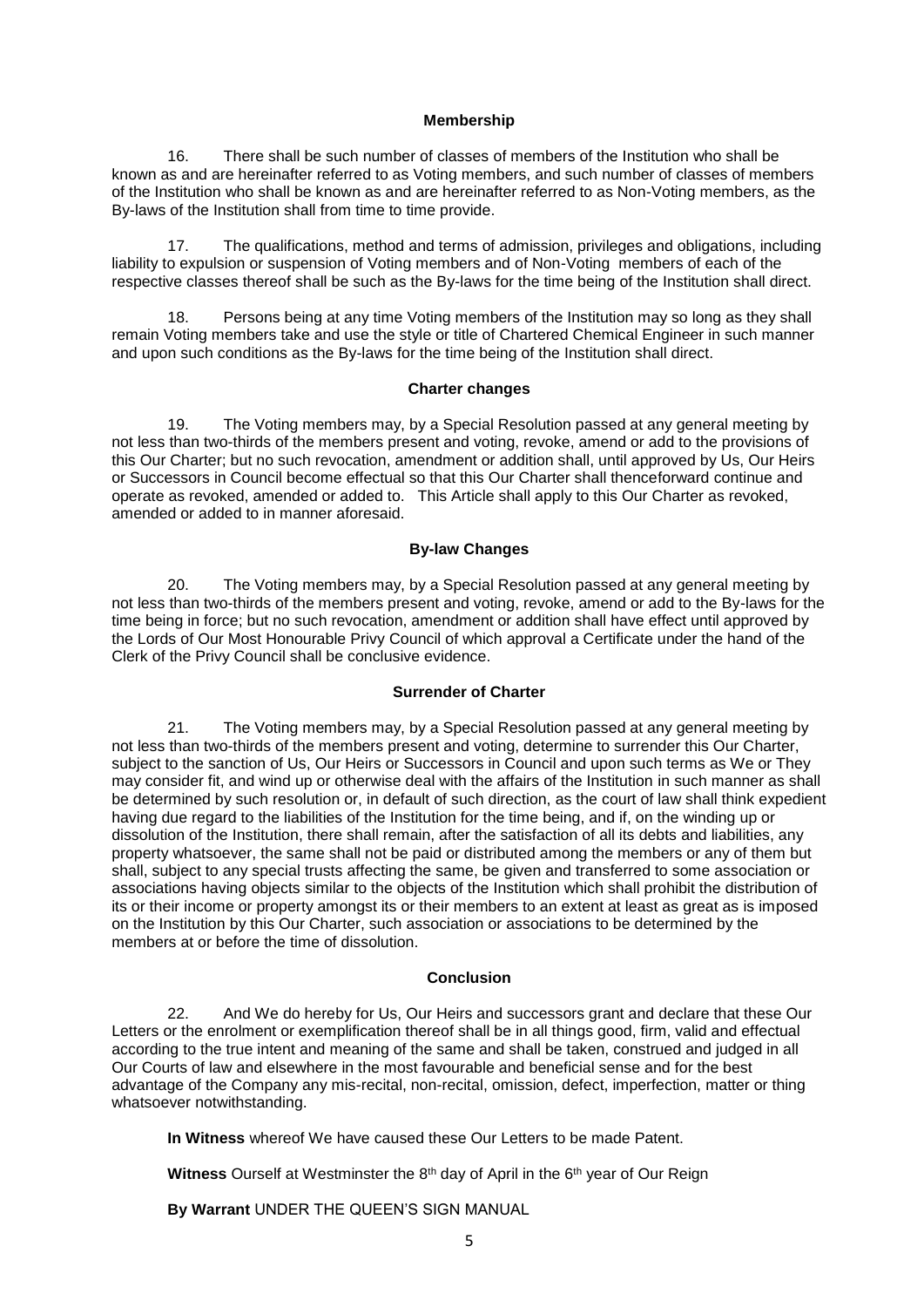# BY-LAWS (as amended 27 June 2018)

#### **Interpretation and Special Provisions**

1. In these By-laws, except where the context forbids, words importing males shall include females and words implying the singular number shall include the plural number and vice versa.

The "Institution" means The Institution of Chemical Engineers incorporated by Royal Charter dated the 8th April 1957.

The "Charter" means the Royal Charter of the Institution dated the 8<sup>th</sup> April 1957 with any alteration, amendment or addition thereto that may become effectual in accordance with the provisions of the Charter.

The "predecessor of the Institution" means the Institution of Chemical Engineers incorporated under the Companies Acts, 1908 to 1917. "United Kingdom" means Great Britain and Northern Ireland.

The "Board" means the Board of Trustees, being the governing body of the Institution.

The "Congress" means the committee elected to advise the Board of Trustees.

The "Local Board" means the governing committee within a geographically defined area.

The "Register" means the Register of members to be kept pursuant to By-law 4.

The "Regulations" means the sub-ordinate elaborations of the Charter and By-laws which shall not conflict with the Charter and By-laws.

The "principal office" means the office of the Institution primarily designated as such by the Board for the time being.

"Notice" includes a voting or ballot paper, letter or other communication.

"Chief Executive" normally includes any deputy or assistant chief executive and any person appointed by the Board to perform the duties of the Chief Executive in their absence. The descriptor "Chief Executive" may be varied by the Board for common usage.

"electronic communication" means a communication transmitted (whether from one person to another from one device to another or from a person to a device or vice versa):-

- (a) by means of a telecommunication system (within the meaning of the relevant acts of Parliament): or
- (b) by other means but while in an electric form.

"communication" includes a communication comprising sounds or images or both and an electronic transfer of funds or other.

Where the term "member" is herein used without qualification it shall (except where otherwise expressly mentioned) be taken to refer to all those persons of whom the Institution consists for the time being and to include all classes of Voting and Non-Voting members.

A "Member in good standing" is one that has complied with all of their explicit obligations, while not being subject to any form of sanction, suspension or disciplinary censure.

"assessment" means written or oral examination or other form of test.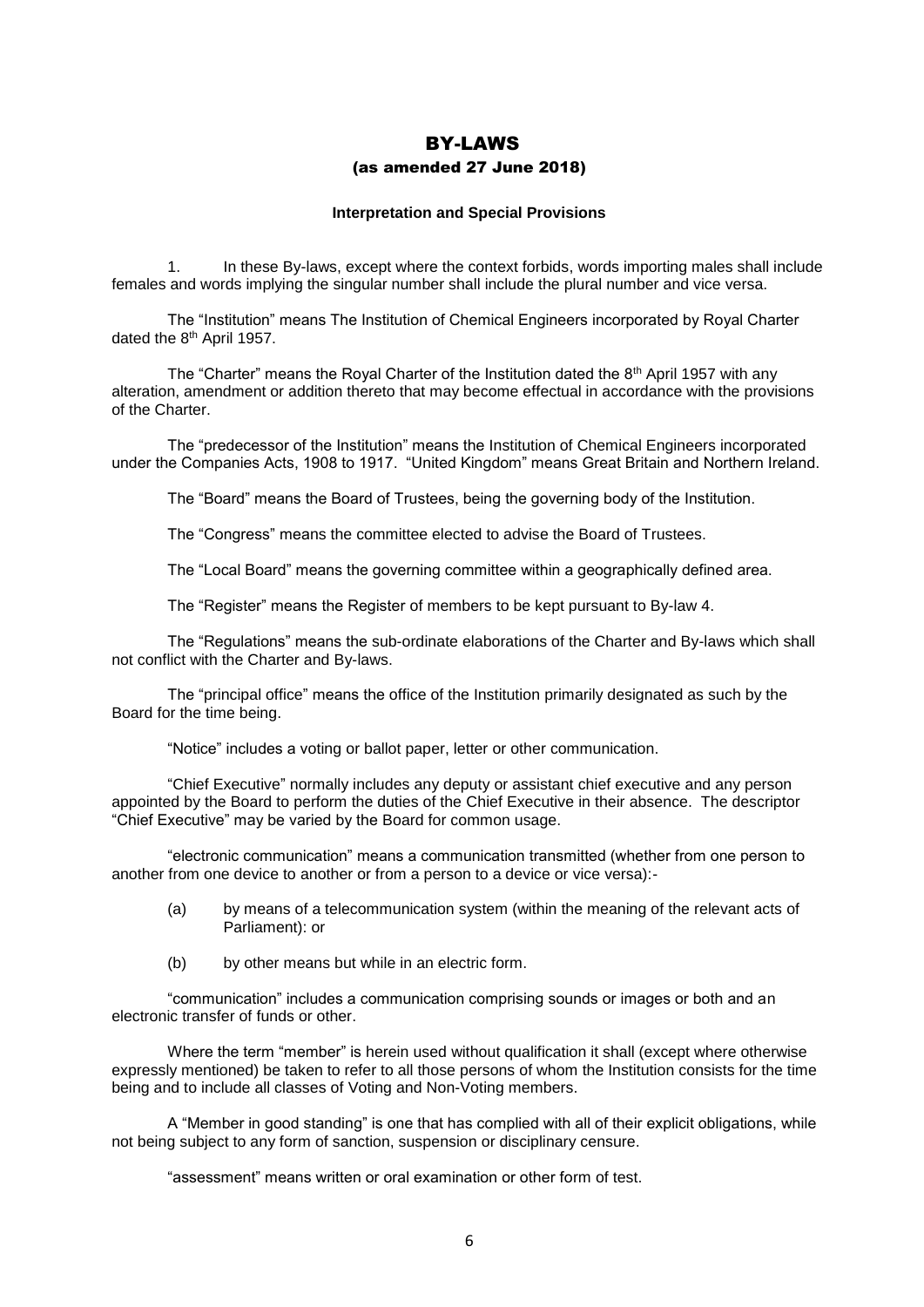## **Membership Classes**

2. The Institution shall consist of:

| (a) | <b>Fellows</b><br><b>Chartered Members</b>                                        | Who shall be known as and are hereinafter sometimes referred to as<br>Voting members.                                                                           |
|-----|-----------------------------------------------------------------------------------|-----------------------------------------------------------------------------------------------------------------------------------------------------------------|
| and |                                                                                   |                                                                                                                                                                 |
| (b) | Associate Members                                                                 | ) Who shall be known as Non-Voting members except that they shall<br>have a right to vote in connection with the Local Board with which<br>they are associated. |
| and |                                                                                   |                                                                                                                                                                 |
| (c) | <b>Honorary Fellows</b><br>Companions<br>Affiliates<br><b>Honorary Affiliates</b> | Who shall be known as and are hereinafter sometimes referred to as<br>Non-Voting members.                                                                       |

(The Board may identify and publish in the Regulations various grades of Affiliateship including Associate Fellows and Technicians of the Institution)

Provided that Honorary Fellows who at the time of their election as such were already Fellows or Chartered Members shall continue to be and to enjoy the privileges of a Voting Member but shall not be required to pay any annual or other subscription to the Institution.

3. The members of the several classes referred to in the Charter and such other persons as shall be admitted in accordance with these By-laws and no others shall be members of the Institution.

4. A Register shall be kept containing the name, the address for the time being, the class of membership for the time being, and such other relevant information including any registrations of each member of the Institution. The privileges and obligations of any such member shall be those of the class assigned to that member in the Register of members. All members who change their names or addresses shall notify the Chief Executive stating their former names or addresses and the Chief Executive shall amend the Register accordingly. For the purposes of these By-laws the Register shall be conclusive evidence of the name and last known address of every member.

5. The rights and privileges of every member of any class shall be personal and shall not be transferable or transmissible by act of the member or by operation of law.

Non-Voting members shall not be entitled to any rights or privileges other than those which by these By-laws are attached to the specific class of members of the Institution to which they belong.

- 7. Voting members shall be entitled:
- (a) subject to these By-laws, to receive free of charge on issue a single hard or electronic copy of such regular publications and other information and reports of the Institution relating to its objects or purposes as the Board may from time to time determine.

Provided always that Voting members whose registered addresses are outside the United Kingdom and the Republic of Ireland may be required to pay (in addition to their annual subscriptions) sums to be fixed by the Board from time to time towards the expense of transmitting such matter to them and in default of such payment they shall not be entitled to receive any such matter;

(b) to use such portions of the premises occupied by the Institution as the Board may from time to time put at the disposal of the class to which they belong at such times and for such purposes as the Board may permit;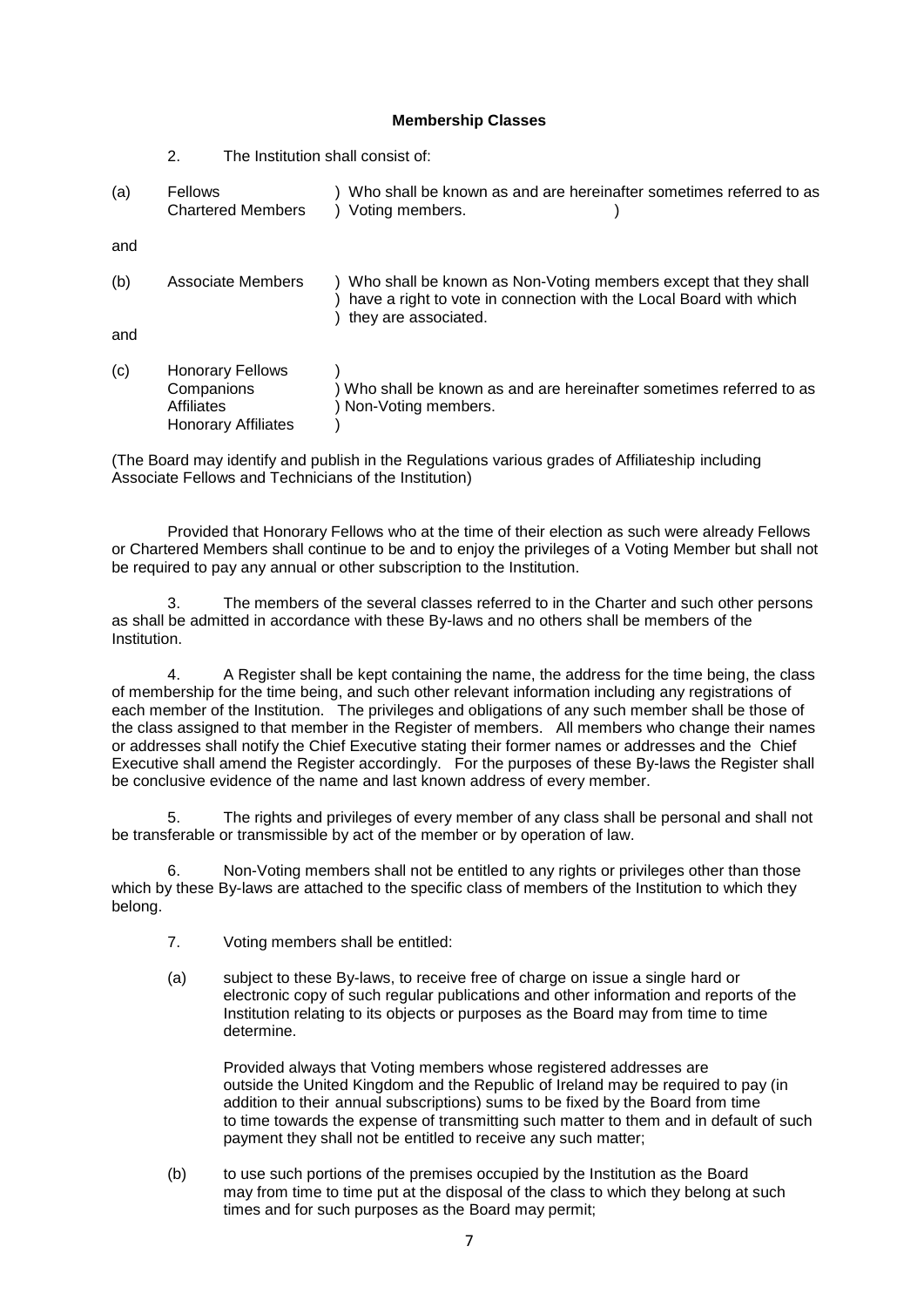- (c) to receive notice of and attend and vote at General Meetings of the Institution as prescribed by these By-laws;
- (d) to such other privileges as the Board may from time to time legally and properly accord to the class of members to which they belong.

## **Abbreviated Titles or Descriptions**

8.

- (a) Honorary Fellows being either Voting or Non-Voting members may use after their names the title of that class of membership or the abbreviation Hon FIChemE.
- (b) Voting members may use after their names the title of the class of membership to which they belong or the abbreviation FIChemE or MIChemE appropriate to that class.
- (c) Voting members, who are Fellows or Chartered Members, or Honorary Fellows who at the time of their election as such were already Fellows or Chartered Members, may describe themselves as Chartered Chemical Engineers.
- (d) Non-Voting members may use after their names the title of the class of membership to which they belong or the abbreviation AFIChemE or AMIChemE or TIChemE appropriate to that class.
- (e) No other title or abbreviation shall be used to describe membership of the Institution.
- (f) Where entitled members using the description Chartered Chemical Engineer and also the abbreviated title of their class of membership they shall place the description after the abbreviated title.
- (g) A member shall not use or permit to be used any of the said titles or descriptions in letters larger or bolder than those used in the name of the member which they follow.
- (h) A member practising
	- (i) under the title of or as an officer or employee of a limited company or
	- (ii) in partnership with any person who is not a Voting member

shall not use or authorise to be used as descriptive of any such company or partnership any of the above-mentioned titles or descriptions.

## **Registers of Chartered Practitioners and Non-Chartered Practitioners**

- $\mathsf{Q}$
- (a) The Institution shall have the power to enter into contractual arrangements with other registration bodies to award their relevant practitioner status to any of the Institution's members who shall so qualify. Such status shall only be held while the registrant maintains their Institution membership where the registration has been obtained under the Institution's licence, or transfers their registration to another registration body of which they are a member.
- (b) Where the Institution has entered into such an arrangement, its powers and duties in respect of the arrangement shall be subject to the terms of the licence issued by the registration body concerned.
- (c) Any postnominal abbreviations allowed by such a licence shall be placed before the Institution's postnominal abbreviation.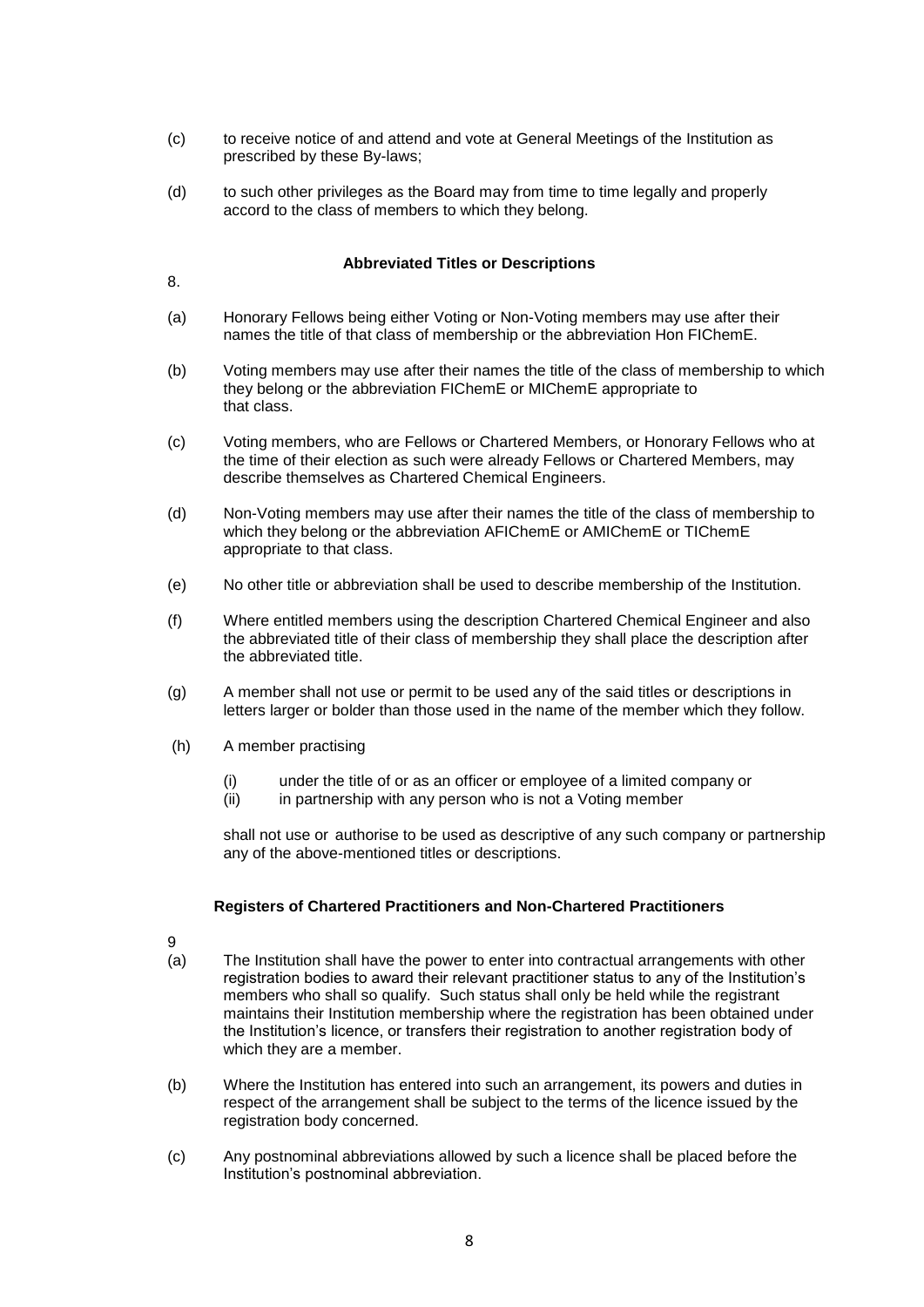(d) Where a registrant holds more than one practitioner registration, the Institution shall recommend the order of the use of the various postnominal abbreviations and the manner of use of descriptors; and that such recommendations shall be included in the Institution's Regulations.

10 Since process safety is a fundamental and important field in relation to chemical engineering the Institution may also maintain a Register of engineering practitioners in process safety.

- (a) The Register shall be open to members and non-members all of whom shall satisfy such assessments and requirements of professional experience and continuing professional development as the Institution in its discretion shall prescribe through its Regulations.
- (b) Such Registrants shall be subject to the Institution's disciplinary process should any complaint be made about their professional competence in the subject area covered by the Register.
- (c) The descriptor 'Professional Process Safety Engineer' relating to membership of the Register may be used as authorised by the Institution and subject to 9.1(d)

11. The Institution may charge such admission and annual registration fees for entry to any of its Registers as it considers appropriate.

12. Subject to such regulations and on payment of such fees as the Board may from time to time prescribe, the Board may issue to members of any class (except Companions and Affiliates) a certificate showing whether they are a Voting or Non-Voting member of the Institution and showing also the class of membership to which they belong. Every such certificate shall remain the property of and shall on demand be returned to the Institution.

13. No members from whom any application fee or other money (except an annual subscription or a sum payable under these By-laws) is due to the Institution but remains unpaid or whose annual subscription for the then current year remains unpaid after the 31<sup>st</sup> March shall be entitled to attend or vote or act as a proxy at any General Meeting of the Institution or to receive any notices or any other matter from the Institution to which they would otherwise be entitled or to exercise any right of voting or any other right or privilege either of membership or in relation to the Institution to which they would otherwise be entitled until they shall have paid in full such application fee money or annual subscription.

## **Duties of Members**

- 14.
- (a) All members shall be bound to further to the best of their ability and judgement the objects, purposes, interests and influence of the Institution.
- (b) Members shall comply with the Code of Professional Conduct as published in the Regulations from time to time. In particular:
	- (i) all members of whatever class of membership shall so order their conduct as to uphold the standing and reputation of the Institution and shall observe the provisions of the Charter and these By-laws and the Regulations.
	- (ii) all Voting members shall at all times so order their conduct as to uphold the dignity and reputation of their profession and safeguard the public interest in matters of safety, health and otherwise. They shall exercise their professional skill and judgment to the best of their ability and discharge their professional responsibilities with integrity.
	- (iii) all members shall meet the requirements in respect of Continuing Professional Development.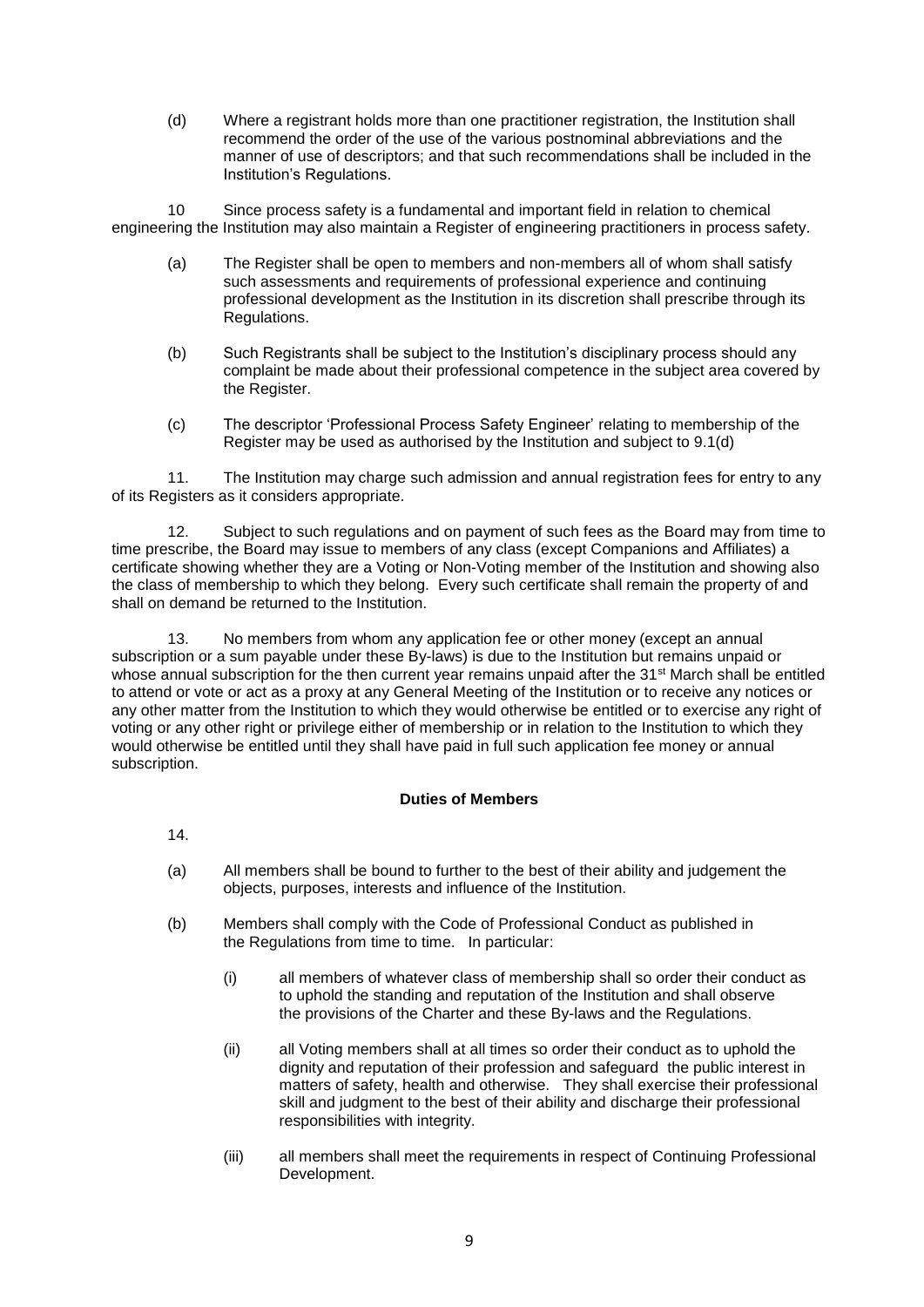- 15.
- (a) Subject to paragraph (c) of this By-law, the Board shall:
	- (i) from time to time make, revise and publish the Code of Professional Conduct and shall require all members of whatever class to conform to such Code.
	- (ii) from time to time make, revise and publish Disciplinary Rules for the enforcement of the Code of Professional Conduct,
- (b) The Disciplinary Rules referred to in (a)(ii) of this By-law shall inter alia:
	- (i) include provision for the establishment, by and under the authority of the Board, of:

a Preliminary Investigation Committee to investigate alleged breaches of the Code of Professional Conduct and of the associated Rules.

a Disciplinary Committee to hear all charges of professional misconduct against a member.

as the occasion arises, an Appeals Committee whose decision shall be final. The Appeals Committee shall hear any appeal by a member against a decision of the Disciplinary Committee where there appears to

be grounds for considering the decision of the Disciplinary Committee to be unsafe.

> (ii) confer upon the member the following rights at any hearing of charges against the member:

to attend in person and to be heard either in person or with a representative

to submit evidence in writing and to call witnesses in the member's defence

to examine the member's witnesses and to cross-examine other witnesses

to be given any other reasonable opportunity to rebut the charge or charges made

(c) None of the Rules for the Code of Professional Conduct and none of the Disciplinary Rules of this By-law, or any rescission or variation thereof, shall be in any way repugnant to the Charter or these By-laws.

Subject to the provisions of this By-law and Disciplinary Rules referred to herein, if any member shall refuse or willfully neglect to comply with any of these Bylaws or with the Rules for the Code of Professional Conduct referred to in this By-law or shall commit an act or omission which in the opinion of the Board either shall have rendered the member unfit to remain a member of the Institution or shall be injurious to the Institution, such member may, by a resolution of the Board, be expelled, suspended, reprimanded, warned or advised in such manner as the Board shall decide.

## **Congress**

16. The membership of Congress and the method of appointment and election of its members shall be governed by the Regulations, and such Regulations may only be amended with a two-thirds majority agreement of the Congress.

17. The frequency and conduct of meetings shall be as decided by the Congress from time to time.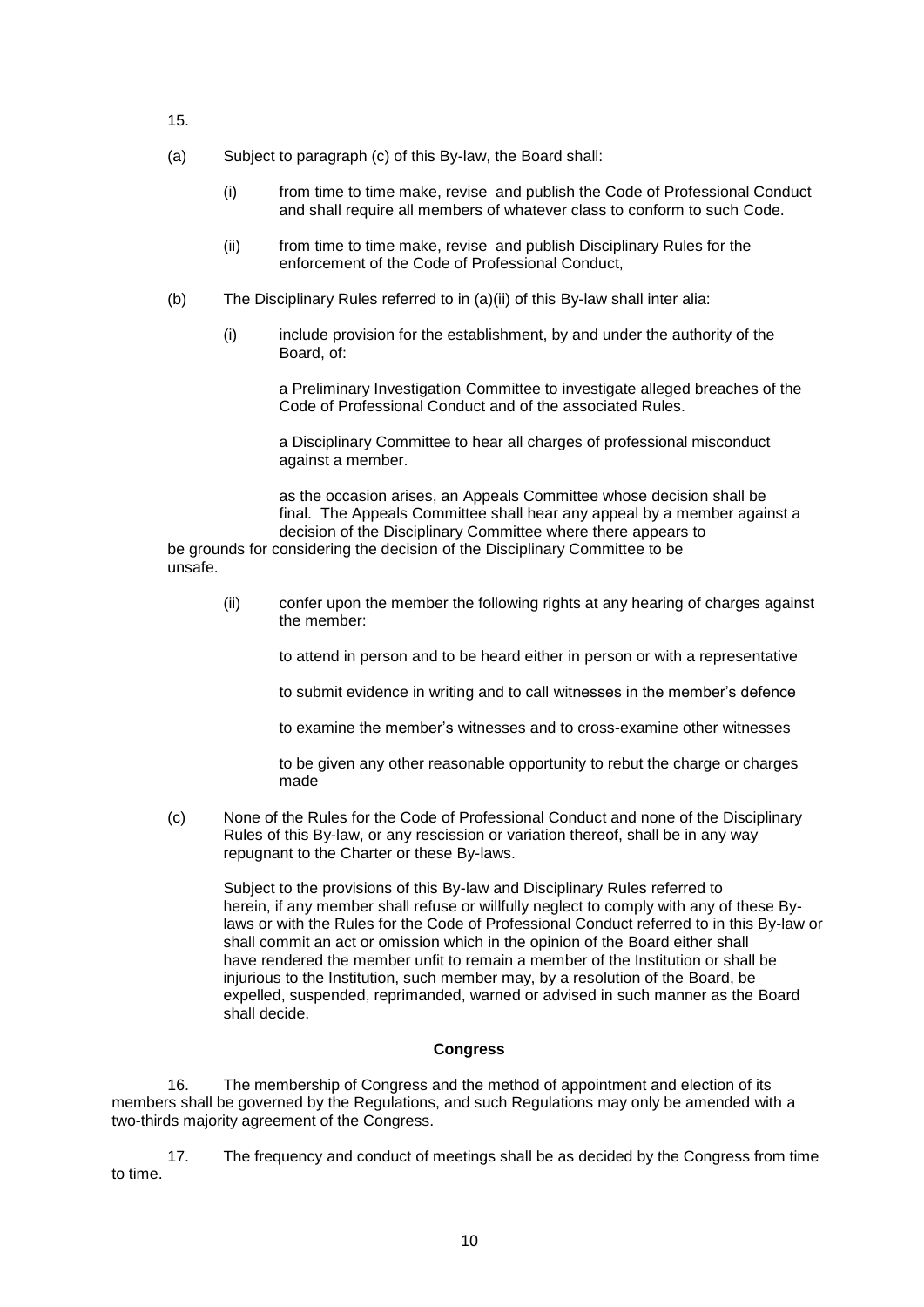## **Qualifications for Membership**

18. No persons shall be eligible for admission as members of any class unless they are qualified in the appropriate manner in accordance with these By-laws. Notwithstanding the possession of the qualifications set out in these By-laws the Board shall have the right to refuse any application for membership of any class.

## 19. *Honorary Fellows*

An Honorary Fellow shall be a person whom the Institution specially desires to honour.

20. *Fellows*

All candidates for election or transfer to the class of Fellow shall satisfy the Board by personal interview or otherwise either:

- (a) that they, being already Chartered Members, have been engaged to an appropriate extent in a position of senior responsibility in chemical engineering; or
- (b) that they, possessing the qualifications for Chartered Membership, have been engaged to an appropriate extent in a position of senior responsibility in chemical engineering.
- 21. *Chartered Members*

All candidates for election or transfer to the class of Chartered Member shall satisfy the Board by personal interview or otherwise either:

- (a) that they
	- (i) have passed such examination or other assessments as may from time to time be approved by the Board under its Regulations; and
	- (ii) have demonstrated their competence to meet such further requirements as prescribed by the Board's Regulations for the time being or such other requirement or requirements as may from time to time be approved by the Board under such Regulations; and
	- (iii) have undergone training for the profession of chemical engineering or have held a position or positions deemed to provide such training, have had such practical experience and have been employed in a responsible position in chemical engineering for such period as the Board considers sufficient to ensure their level of experience in accordance with the Board's requirements as published in the Regulations;
	- or
- (b) that they
	- (i) at the invitation of the Board have submitted a satisfactory technical report; and
	- (ii) have undergone training for the profession of chemical engineering or have held a position or positions deemed to provide such training, have had such practical experience and have been employed in a responsible position in chemical engineering for such period, as the Board consider sufficient to ensure their level of experience in accordance with the Board's requirements as published in the Regulations.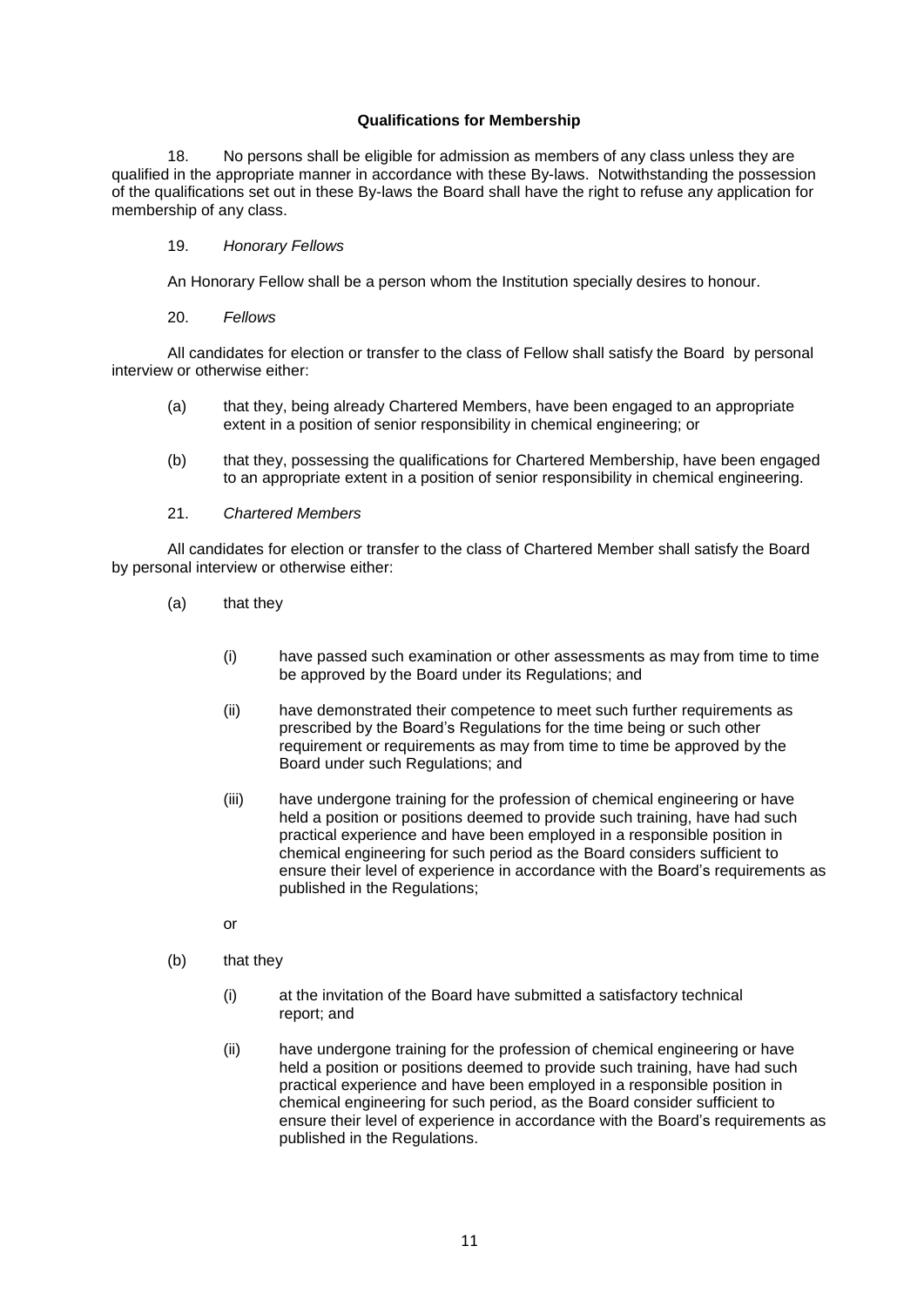## 22. *Associate Members*

All candidates for election or transfer to the class of Associate Member shall satisfy the Board by personal interview or otherwise:

(a) that they have passed such examination or other assessments as may from time to time be approved by the Board pursuant to the Regulations;

and

- (b) that they have undergone training in chemical engineering or have held a position or positions deemed to provide such training.
- 23. *Affiliates*

All candidates for election or transfer to the class of Affiliate shall satisfy the Board by personal interview or otherwise; either

(a) that they have an interest in chemical engineering

or

- (b) that they are registered for and attending a course of study approved by the Board for the purposes of the Regulations, or otherwise bona fide in the course of preparation and training for a profession, science or industry of relevance to chemical engineering.
- 24. *Companions*

The class of Companion shall be limited to those members who were elected or transferred to that class prior to 1 October 1999 and thereafter no person shall be elected or transferred to the class.

## **Transference**

25. At the discretion of the Board and subject to the provisions of these By-laws a properly qualified person may on application be transferred from one class to another. Any such application shall be accompanied by proof of qualification for the higher grading in accordance with these By-laws.

## **Assessment, Training and Experience**

26.

- (a) The Board shall make and publish Regulations governing the requirements relating to:
	- (i) courses of study and/or assessments;
	- (ii) training and experience;
	- (iii) the demonstration of competence; and
	- (iv) the preparation, submission and examination of technical reports.
- (b) Regulations made in accordance with the provisions of this By-law may, without prejudice to the generality of the power:
	- (i) specify examinations or assessments conducted by any institution;
	- (ii) empower the Board from time to time to specify such examinations or assessments;
	- (iii) specify any additional academic requirement; and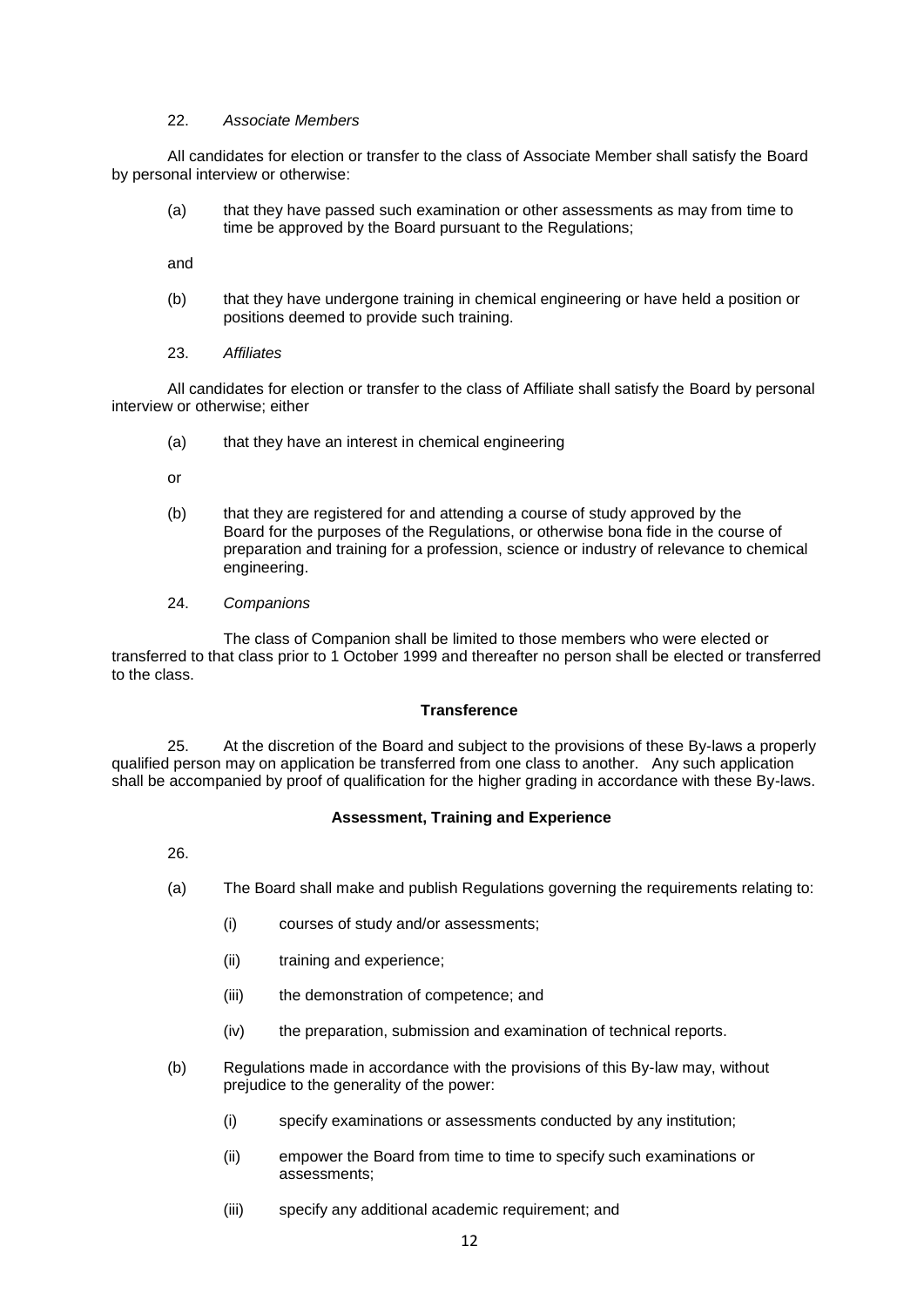(iv) empower the Board from time to time to specify such additional requirement.

## **Application Fees and Subscriptions**

27. An application fee may be payable on submission of an application for election or transfer to each class of membership. Application fees shall be at rates determined by the Board from time to time.

28. The annual subscriptions payable by members shall be at rates determined by the Board from time to time.

29. All annual subscriptions shall be due on the  $1<sup>st</sup>$  day of January in each year for the year then beginning. The Board may vary the payment frequency to facilitate payment by instalments.

30. All members transferred from one class of membership to another shall normally pay the subscription appropriate to the class to which they are transferred from 1<sup>st</sup> January following the date of transfer.

#### **Remission of Subscriptions**

31. The Board may in any special case or class of case (including those arising under reciprocal arrangements entered into with kindred bodies) reduce or omit any entrance fee or annual subscription, or any composition for annual subscriptions, or arrears of annual subscription.

## **Election and Transfer of Voting and Non-Voting members**

32. The election of candidates for membership in any class and transfer from membership of one class to another shall be by the Board. Elections of Honorary Fellows shall be conducted in such manner as the Board provide. Every other election of any Voting or Non-Voting member or transfer of any Voting or Non-Voting member from one class to another shall be initiated by an application in writing in such form as may be approved from time to time by the Board. The application shall be forwarded to the Chief Executive who shall lay it before the Board.

33. Every candidate for election or transfer to the class of Fellow or Chartered Member shall supply on the application form the names and addresses of not less than two persons to whom the Board may refer for information as to the candidate's academic and scientific attainments and professional experience. At least two of the referees named shall be Voting members and for Fellowship applications at least one must be a Fellow of the Institution. Candidates for election as Associate Member need not provide a referee.

34. Every candidate for election or transfer to the class of Fellow, Chartered Member, Associate Member or Affiliate shall undertake to the Institution that:

- (a) the information supplied to the Institution for the purpose of the candidate's application for such election or transfer is accurate and gives a true picture of his qualifications and eligibility for election or transfer; and
- (b) the candidate shall be bound by and will comply with the provisions of the Royal Charter and By-laws and Regulations of the Institution as from time to time in force.

Such undertaking shall be in a form prescribed by the Board and contained in the form of application

35. The Board shall at such intervals as it decides take into consideration all applications for election or transfer. Subject to the person concerned possessing the appropriate qualifications required by these By-laws, the Board may at its discretion approve the election or transfer of the person concerned.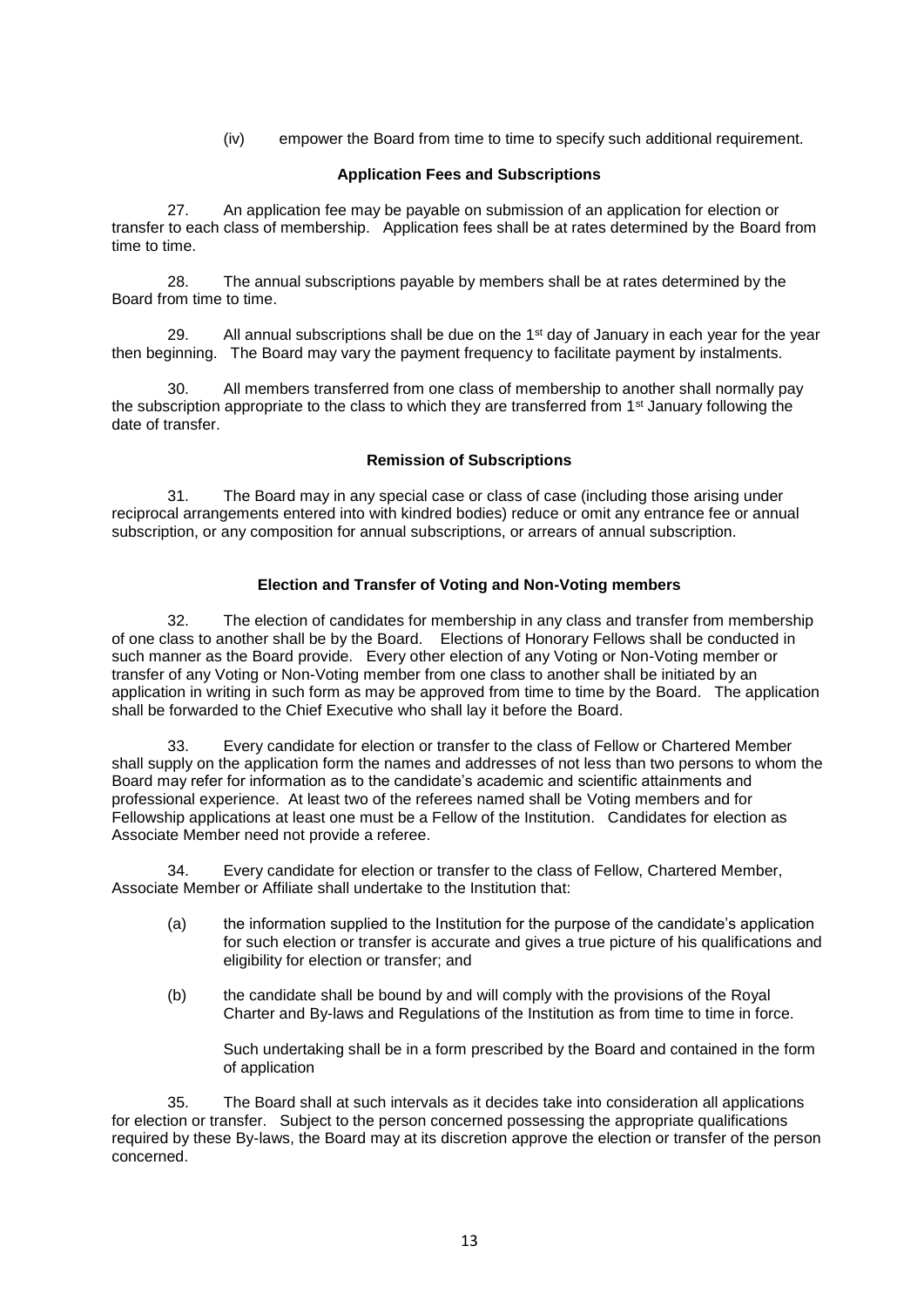- 36.
- (a) When a candidate is elected or transferred as aforesaid and on payment of all fees required by these By-laws, the Chief Executive shall give notice thereof to the candidate whose name shall thereupon be entered in the Register of members.
- (b) Provisional election or transfer shall become void should the required fees remain unpaid three months after notice of election has been served.

## **Resignation and Removal of Voting and Non-Voting members**

37. Any member may resign by written resignation sent to the Chief Executive. However, if a complaint of a breach of the Code of Professional Conduct has been made against a member, that member shall not resign. If such member attempts to resign, he shall be deemed to remain in membership until the complaint has been resolved.

38. If any member's subscription shall fall in arrears for eight months, and the member shall fail to pay such arrears within three months after the Chief Executive has sent a written application to the member, the member's name may be removed from the Register of members by the Board, and the member shall thereupon cease to be a member of the Institution.

39. All persons who cease from any cause to be a member of the Institution shall remain liable for all sums owing by them to the Institution, whether by way of subscription or otherwise, and no such persons shall be entitled to recover any part of any subscription they may have paid whether compounded for or not.

## **Re-Admission**

40. The Board may re-admit to membership in the class to which they formerly belonged any persons whose membership has terminated provided they satisfy the Board that they are worthy of re-admission, and pay such amounts in respect of application fee and arrears of subscriptions as the Board may determine. On such re-admission the name of each person concerned shall be re-entered in the Register of members of the Institution.

## **Meetings**

- 41.
- (a) The meetings of the Institution shall consist of Ordinary Meetings, Annual General Meetings and Extraordinary General Meetings. The Voting members alone shall be entitled to vote at Annual General Meetings and Extraordinary General Meetings. Each person voting shall have one vote.
- (b) Ordinary Meetings of the Institution may be arranged by the Board for the furtherance of any of the objects of the Institution for which a General Meeting is not required by the Charter or the By-laws. The Board shall determine the conditions of admission to Ordinary Meetings and the manner in which they shall be conducted, but no business relating to the constitution, affairs, direction or management of the Institution shall be transacted thereat.
- (c) The meetings of the Institution shall be held at such times and places as the Board shall appoint. Meetings including General Meetings may be held by electronic means as long as the Board shall be satisfied as to the validity of any votes which may be cast at such meetings.
- (d) A record shall be kept of Voting members present at any General Meeting and shall be deposited at the principal office of the Institution, and such record shall show that the meeting was quorate in order for valid business to be transacted.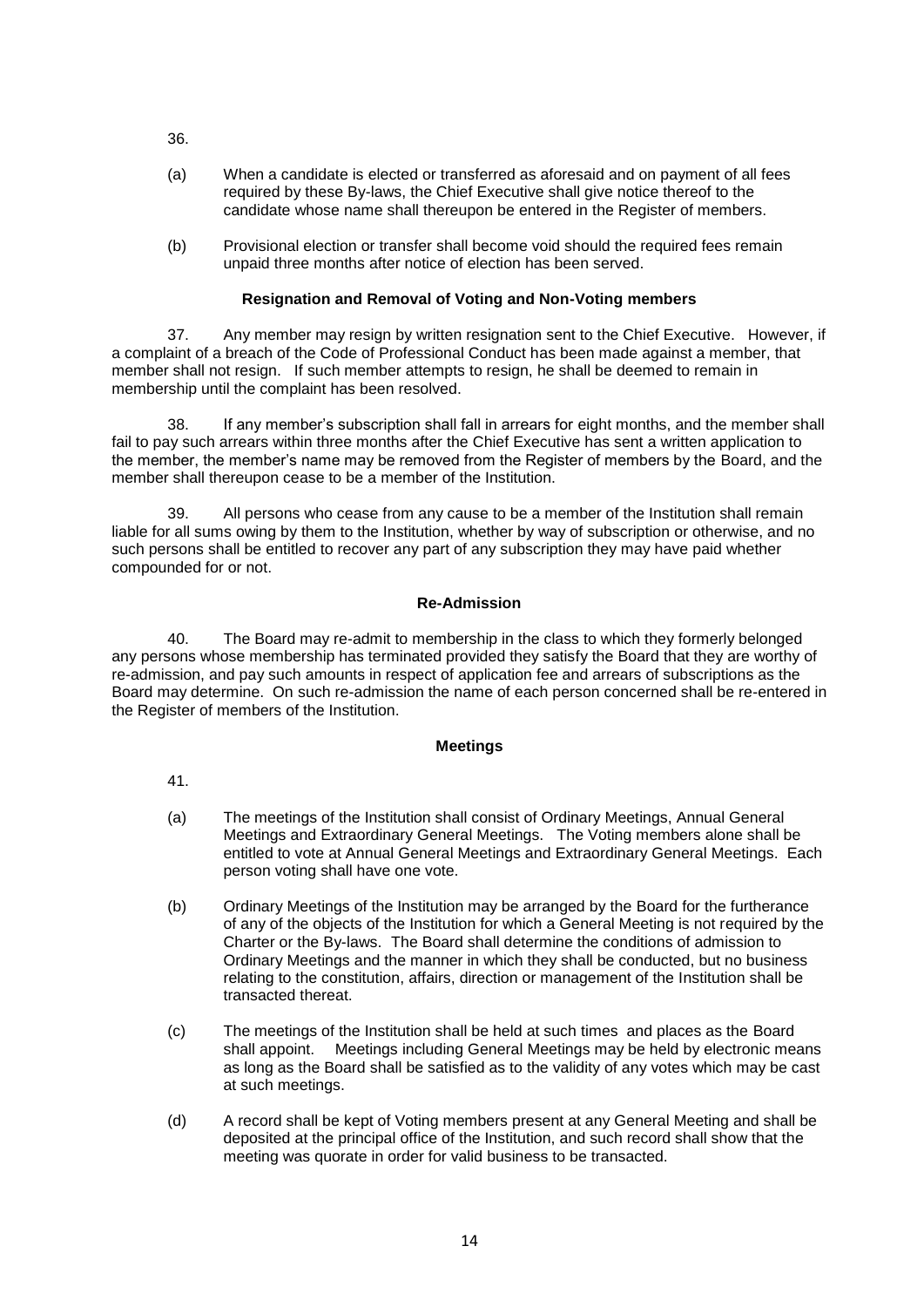42 The Institution shall hold in each year an Annual General Meeting in addition to any other meetings in that year and shall specify the Meeting as such in the notices calling it and not more than fifteen months shall elapse between the date of one Annual General Meeting of the Institution and the next. The business of the Annual General Meeting shall be to receive and consider the Reports of the Board and the Accounts of the Institution for the past year; to receive the report of the scrutineers of the result of the immediately preceding ballot conducted for the election of Honorary Officers of the Institution and other members of the Board and to receive any report of the persons deemed to have been elected to such Offices; to appoint Auditors and fix their remuneration; and to transact any business brought before the meeting by the Report of the Board. All other business transacted at an Annual General Meeting and all business transacted at an Extraordinary General Meeting shall be deemed special.

43. The Board may whenever it thinks fit and shall on the requisition in writing of not less than fifty Voting members of the Institution in good standing, convene an Extraordinary General Meeting. In the case of such requisition the following provisions shall have effect:

- (a) The requisition must state the objects of the meeting and must be signed by the requisitionists and deposited at the principal office of the Institution and may consist of several documents in like form each signed by one or more requisitionists;
- (b) If within sixty days from the date of the requisition being so deposited, the Board does not proceed to convene an Extraordinary General Meeting, at whatever venue it may decide, the requisitionists or a majority of them may themselves convene an Extraordinary General Meeting but any meeting so convened shall not be held after four months from the date of the deposit;
- (c) Any meeting convened under this By-law by the requisitionists shall be convened in the same manner as nearly as possible as that in which General Meetings are to be convened by the Board and the names of the requisitionists shall be published along with the notice of the meeting.

44. Not less than twenty-one clear days' notice of every General Meeting of the Institution shall be given to every Voting member (provided that the Institution holds appropriate contact details) but the accidental omission to give notice of a meeting to, or the non-receipt of notice of a meeting by, any person entitled to receive such notice shall not invalidate the proceedings at that meeting. No notice of the business to be transacted shall be required in the absence of special business. The notice shall be exclusive of the day on which it is served or deemed to be served and of the day for which it is given and shall specify the place, the day and the hour of meeting and in case of special business the general nature of that business.

## **Proceedings and Voting at General Meetings**

45. Twenty Voting members present in person and entitled to vote shall constitute a quorum for the purpose of any General Meeting. At least two members of the Board, at least one of whom must be an Honorary Officer, must be present throughout any such meeting.

46. No business shall be transacted at any General Meeting of the Institution unless the necessary quorum is present at the time when the meeting proceeds to business.

47. If within twenty minutes after the time fixed for holding a General Meeting of the Institution a quorum is not present the meeting, if convened by or upon the requisition of Voting members of the Institution, shall be dissolved. In any other case the meeting shall stand adjourned to such other day and at such other time and place as the chairman of the meeting may determine, subject to the approval of the Board, and if at such adjourned meeting the necessary quorum be not present then those Voting members who are present shall be deemed to be a quorum and may transact business which a full quorum might have transacted.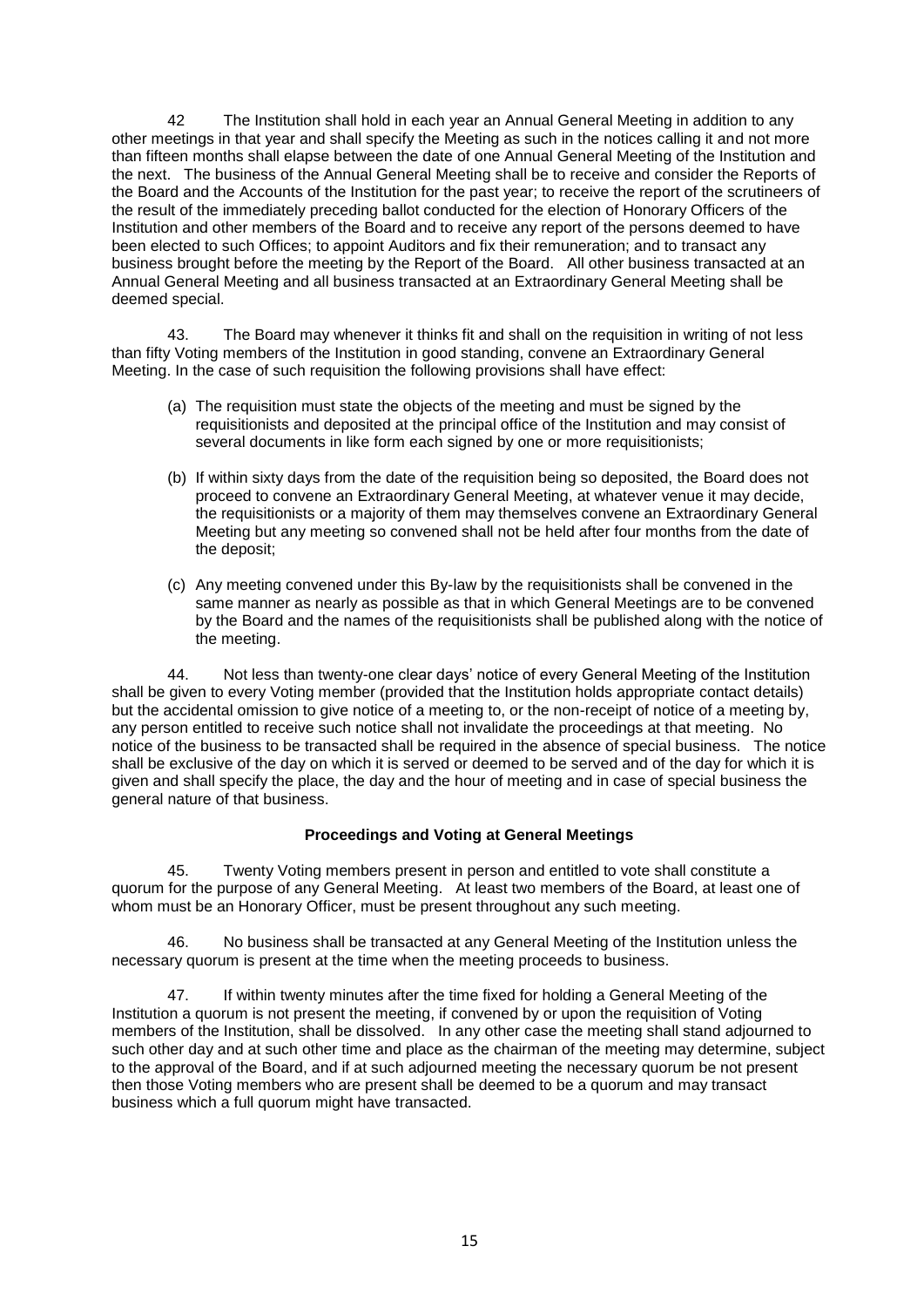48. The President of the Institution shall be entitled to take the chair at every meeting of the Institution. If there shall be no President or if at any such meeting the President shall not be present within fifteen minutes after the time appointed for holding such meeting or shall be unwilling to act as chairman, the Deputy President, whom failing the Honorary Treasurer shall be chairman. Failing one of the Honorary Officers, one of the members of the Board present at the meeting to be chosen (in default of agreement between them) by lot shall be chairman and if no member of the Board be present and willing to take the chair the Voting members present shall choose one of their number to be chairman.

49. The chairman may with the consent of any General Meeting of the Institution at which a quorum was present at the time when the meeting proceeded to business (and shall if so directed by the meeting) adjourn the same from time to time and from place to place but no business shall be transacted at any adjourned meeting other than the business left unfinished at the meeting from which the adjournment took place. When such a meeting is adjourned for thirty days or more notice of the adjourned meeting shall be given as in the case of an original meeting. Save as aforesaid it shall not be necessary to give any notice of an adjournment or of the business to be transacted at an adjourned meeting.

50. At any General Meeting of the Institution a resolution put to the vote of the meeting shall be decided on a show of hands of the Voting members personally present at the meeting, unless a poll is (before or on the declaration of the result of the show of hands) directed by the chairman or demanded by at least three Voting members present in person or by proxy or has been directed in advance by the Board. Unless a poll be as directed or demanded a declaration by the chairman that a resolution has on a show of hands been carried unanimously or by a particular majority or lost or not carried by a particular majority and an entry to that effect in the book containing the Minutes relating to General Meetings of the Institution shall be conclusive evidence of the fact without proof of number or proportion of the votes recorded in favour of or against any such resolution. The demand for a poll may be withdrawn. The notice of a General Meeting may specify that voting shall be by way of a poll.

51. Any poll duly demanded on the election of a chairman of a General Meeting of the Institution or on any question of adjournment, shall be taken at the meeting without adjournment. A poll duly demanded on any other question shall be taken in such manner and at such time and place as the chairman of the meeting directs and either at once or after an interval or adjournment or otherwise. The result of the poll shall be deemed to be the decision of the meeting at which the poll was demanded. The demand of a poll shall not prevent the continuance of a meeting for the transaction of any business other than the question on which a poll has been demanded.

52. In the case of an equality of votes whether on a show of hands or on a poll the chairman of the General Meeting of the Institution at which the show of hands takes place or at which the poll is demanded shall be entitled to a second and casting vote.

## **Votes of Members**

53. Votes may be given at an Annual or Extraordinary General Meeting either personally or by proxy or in advance as described in this By-law. On a show of hands every Voting member present in person and entitled to vote at such meetings shall have one vote. In case of a poll, every Voting member present in person or by proxy or in advance and entitled to vote at such meeting shall have one vote. Where the notice of an Annual or Extraordinary General Meeting has specified (pursuant to Bylaw 50) that voting shall be by way of a poll such notice shall specify a procedure by which Voting members may cast their votes on that poll in advance of the meeting.

54. No person shall be appointed a proxy to vote at any General Meeting of the Institution who is not a Voting member of the Institution entitled, as such, to vote at such meeting.

55. Subject to By-law 56, the instrument appointing such a proxy shall be in writing under the hand of the appointor or of the appointor's attorney duly authorised in writing in that behalf and shall be in the form shown in the notice of the General Meeting.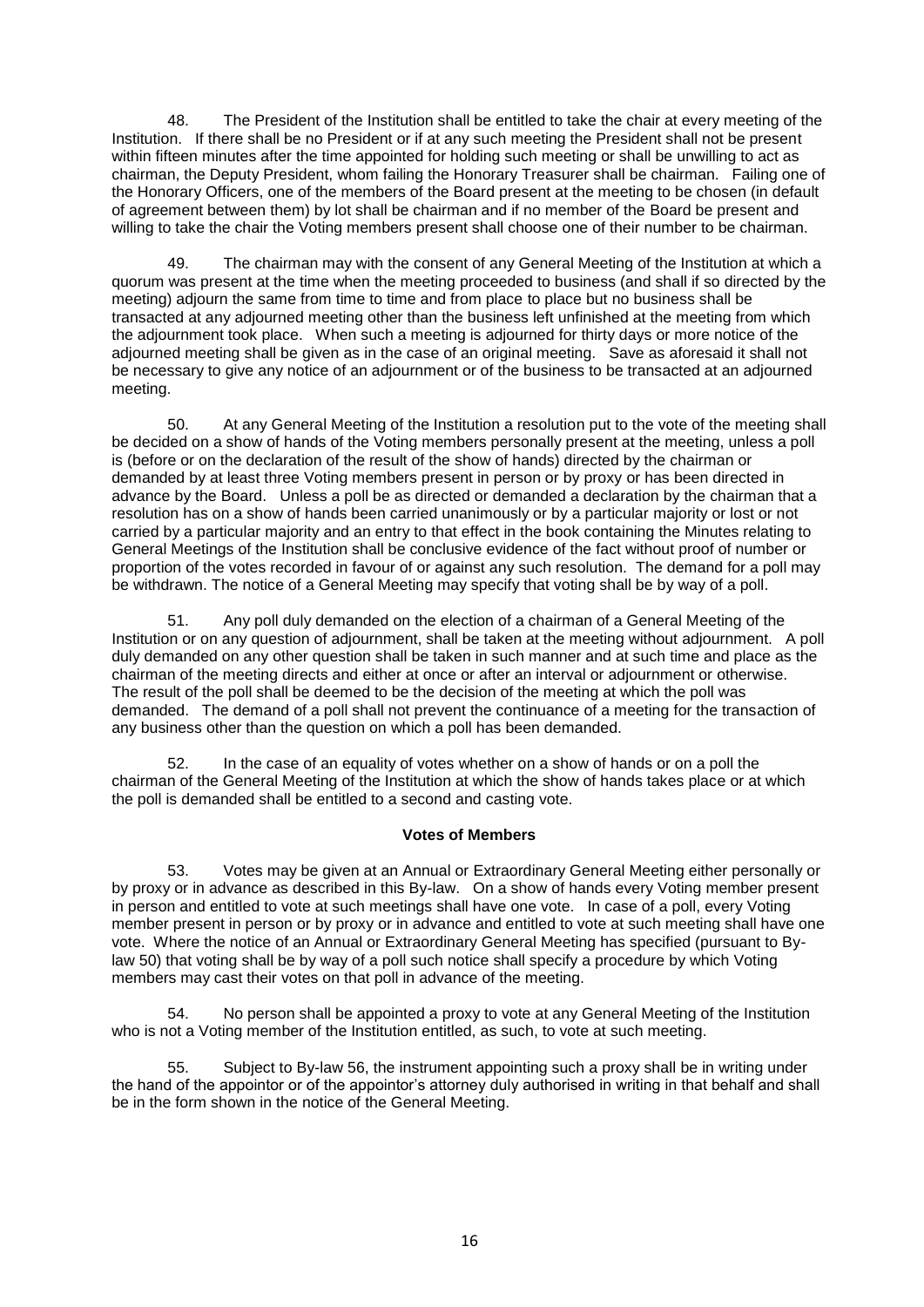56. The instrument appointing a proxy together with the power of attorney (if any) under which it is signed or a notarially certified or office copy thereof shall be deposited at or delivered to the Institution or at such other place within the United Kingdom as is specified for that purpose in any instrument of proxy sent by the Institution in relation to the meeting not less than forty-eight hours before the time of holding the meeting or adjourned meeting at which the person named in the proxy proposes to vote and in default such instrument shall not be treated as valid. A proxy may be delivered electronically or by email in the manner described in the notice of the General Meeting.

57. A vote given in accordance with the terms of an instrument appointing a proxy shall be valid notwithstanding the previous death of the principal or revocation of the proxy, unless previous intimation in writing of the death or revocation shall have been received at the Institution before the time for holding the meeting or adjourned meeting at which such vote is given.

58. No objection shall be raised as to the qualification of any voter except at the meeting or adjourned meeting at which the vote objected to is given or tendered and every vote not disallowed at such meetings shall be valid for all purposes. Any such objection made in due time shall be referred to the chairman of the meeting whose decision shall be final and conclusive.

59. The instrument appointing a proxy shall be deemed to confer authority to demand or join in demanding a poll.

## **Board of Trustees**

60. The Board shall consist of the following classes of members who shall each be entitled to vote on all Board business:

the President; the Deputy President; the Immediate Past President; the Honorary Treasurer; three Vice-Presidents; three ordinary members; two regional members;

61. The Board shall be elected under these By-laws and shall direct and manage the concerns of the Institution. The Office of a member of the Board shall be honorary and without remuneration.

62. Any question of doubt or difficulty as to eligibility for, or retirement from, membership of the Board shall be decided by the Board.

63. No member who is an employee of the Institution or prohibited by law from being a charity trustee shall be eligible to be a member of the Board.

64. Unless stated to the contrary, in relation to any period of Office, a year is the time between one AGM and the next AGM.

65. There shall be a Nominations Committee. The Nominations Committee shall consist of six persons being three members nominated by the Board, who shall not be current trustees, and three members nominated by the Congress and shall be elected or constituted in such manner and to hold Office for such period and on such terms as to re-election and otherwise as the Regulations so prescribe.

66. In addition to the President and the Honorary Treasurer, the Honorary Officers of the Institution shall consist of a Deputy President and an Immediate Past President. All members of the Board, including the Honorary Officers, shall be elected. The Honorary Officers shall be elected annually. Those eligible for election as President shall be the Deputy President or, if in the opinion of the Board special circumstances exist, a Fellow. The person eligible for election as the Immediate Past President shall be the retiring President. Those eligible for election as Honorary Treasurer shall be as determined by the Nominations Committee.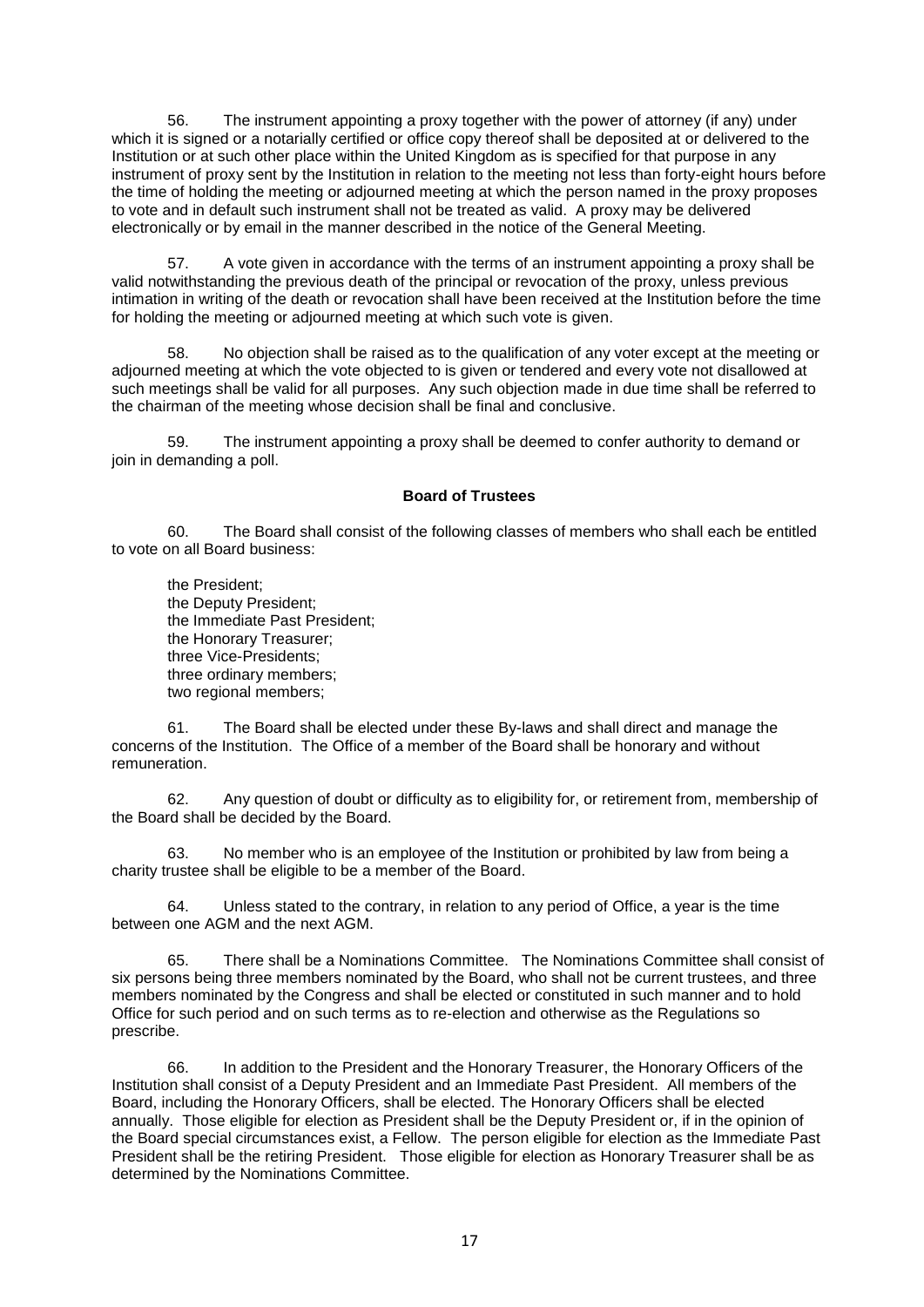67. All the Honorary Officers shall retire at each Annual General Meeting but shall be eligible for re-election except that no persons shall be eligible for re-election as President or Deputy President if such re-election would involve their holding Office as such consecutively for more than two terms of Office exclusive of any period for which they shall have been appointed to such Office by the Board to fill a casual vacancy. The Honorary Treasurer shall not be eligible for re-election if such reelection would involve their holding Office as such for more than six years.

68. No person other than a Fellow shall be capable of holding Office as Deputy President.

69. The Board may fill any casual vacancy in any of the Honorary Offices or in the Board which shall occur between one Annual General Meeting and another, and any Honorary Officer or member of the Board so elected by the Board shall serve for the remainder of the term of Office of the person whose place is being filled. Such a vacancy shall be deemed to be a casual vacancy within the meaning of this By-law

70. The powers and duties of the Honorary Officers of the Institution shall subject to any express provision in the Charter or in these By-laws be determined by the Board.

71. The Vice Presidents, ordinary members and regional members of the Board (all of whom shall be Voting members elected as hereinafter mentioned) shall be elected for a term not exceeding three years nor less than one year. No member shall be eligible for election to the Board otherwise than as Deputy-President, President or as Immediate Past President:

- (a) who has served nine years in all on the Board;
- (b) who is serving the second of two consecutive terms on the Board at the date fixed by the Board for the receipt of nominations for the next Board election.

72 The Board may at any time and from time to time invite to their meeting the holders of such Offices in, or such other representatives of, any groups of members of the Institution constituted in accordance with the By-laws as the Board shall think fit. Any such Officers or representatives shall not be deemed to be invited personally and shall not be members of the Board. They shall be entitled to participate in any discussion but shall no be entitled to vote.

73. Members of the Board appointed under these By-laws shall serve for such period as defined in these By-laws as shall be determined by the Nominations Committee, having regard to the need to create a pattern of rolling retirements in the interests of continuity of the Board. Retiring members of the Board shall be deemed to continue to hold Office until the conclusion of the meeting at which they retire and shall be eligible for re-election subject to any maximum term of service provided in these By-laws.

- 74. The Office of an Honorary Officer or other member of the Board shall be vacated if:
- (a) such person becomes incapable by reason of mental or other disorder of discharging the responsibilities of a member of the Board.
- (b) such person shall be disqualified by law from being a charity trustee;
- (c) without the leave of the Board such person fails to attend the meetings of the Board continuously for any period of six months during which not less than two meetings of the Board are held and the Board resolve that such person's Office be vacated;
- (d) such person resigns such Office by notice in writing given to the Chief Executive;
- (e) such person ceases to be a member;
- (f) by a two-thirds majority, the Board resolves that their Office be vacated by reason of conduct which, in the opinion of the Board, is, or is likely to be, materially prejudicial to the reputation of the Institution; or
- (g) the Voting members so resolve in General Meeting.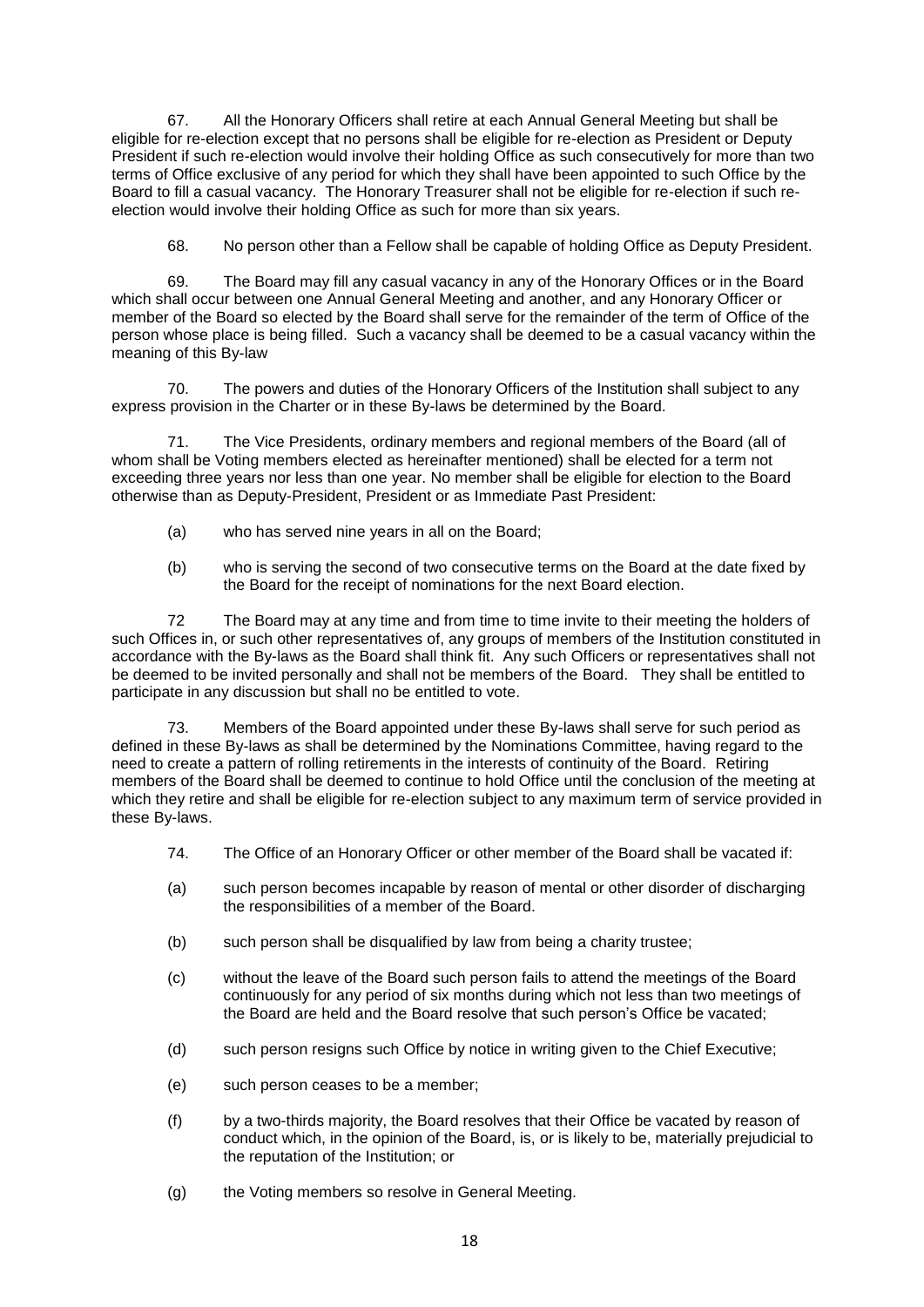## **Nominations and Ballot for Election to the Honorary Offices and the Board**

75. Not later than eleven weeks before each Annual General Meeting the Board shall send to each Voting member entitled to vote a list which may be in electronic form of the retiring members of the Board.

76. Any five Voting members may nominate any duly qualified person as a candidate for any such vacancy of the Board by delivering either physically or electronically to the Chief Executive within three weeks after the date of dispatch of the list mentioned in the immediately preceding By-law hereof a nomination in writing duly signed by the nominators together with the written consent to act if elected of the person nominated but each such nominator shall be debarred from nominating any other person for the same election. No person shall be eligible to fill any vacancy by election at the Annual General Meeting pursuant to these By-laws unless nominated for the same in compliance with this Bylaw.

77. The Board shall, not later than twenty-eight days before the Annual General Meeting, send to each Voting member a ballot paper which may be in electronic form containing the names of all persons duly nominated to fill the vacancies referred to in these By-laws stating the names of the nominators and being in all other respects in such form as the Board shall prescribe. Provided that if the candidates nominated for any class of vacancy are not more in number than the vacancies of that class the persons so nominated shall be deemed to be duly elected and there shall be no ballot with respect to that class of vacancy.

78. The Board shall take such steps as it considers expedient to ensure the secrecy of the ballot. The form and content of the ballot papers shall be determined by the Board. The Board may make vary and rescind rules governing the conduct of the ballot provided that such Regulations are not inconsistent in any way with the provisions of the Charter and these By-laws.

79. The ballot papers shall contain a requirement that they are to be returned so as to reach the principal office of the Institution not later than fourteen working days before the Annual General Meeting. Votes on any ballot papers not so returned shall not be counted. The Board may make provision for voting to be in electronic form in addition to, or in place of, a postal ballot subject to its being satisfied as to the security of the method of electronic voting.

80. The Board shall appoint scrutineers from amongst the Voting members of the Institution other than the candidates and they shall not be more than six in number of whom not more than two shall be members of the Board; and any three or more of them shall together constitute a quorum and shall be entitled to do for the purposes of this By-law all things required of scrutineers. The scrutineers together shall open the ballot papers at any time after the final date for their return and count the votes and complete and sign a report of the result for the President of the Institution for presentation to the immediately following Annual General Meeting.

81. The report shall state the total number of voting papers received, the number rejected and the grounds for rejection, the total number of votes in favour of each candidate and the names of those who are duly elected. In the event of the scrutineers being unable to report the election of the prescribed number of persons to fill the vacancies in the Board owing to an equality of votes, they shall state the names of the candidates having the same number of votes and the chairman of such Annual General Meeting shall determine by a casting vote (in addition to any vote that the chairman may have given as a Voting member) which candidate or candidates shall be treated as elected, and any question regarding the acceptance or rejection of votes shall be dealt with by the chairman.

82 Honorary Officers and other members of the Board elected in place of those retiring at an Annual General Meeting shall be deemed to be elected at and shall take Office at the termination of the Annual General Meeting at which their election is reported.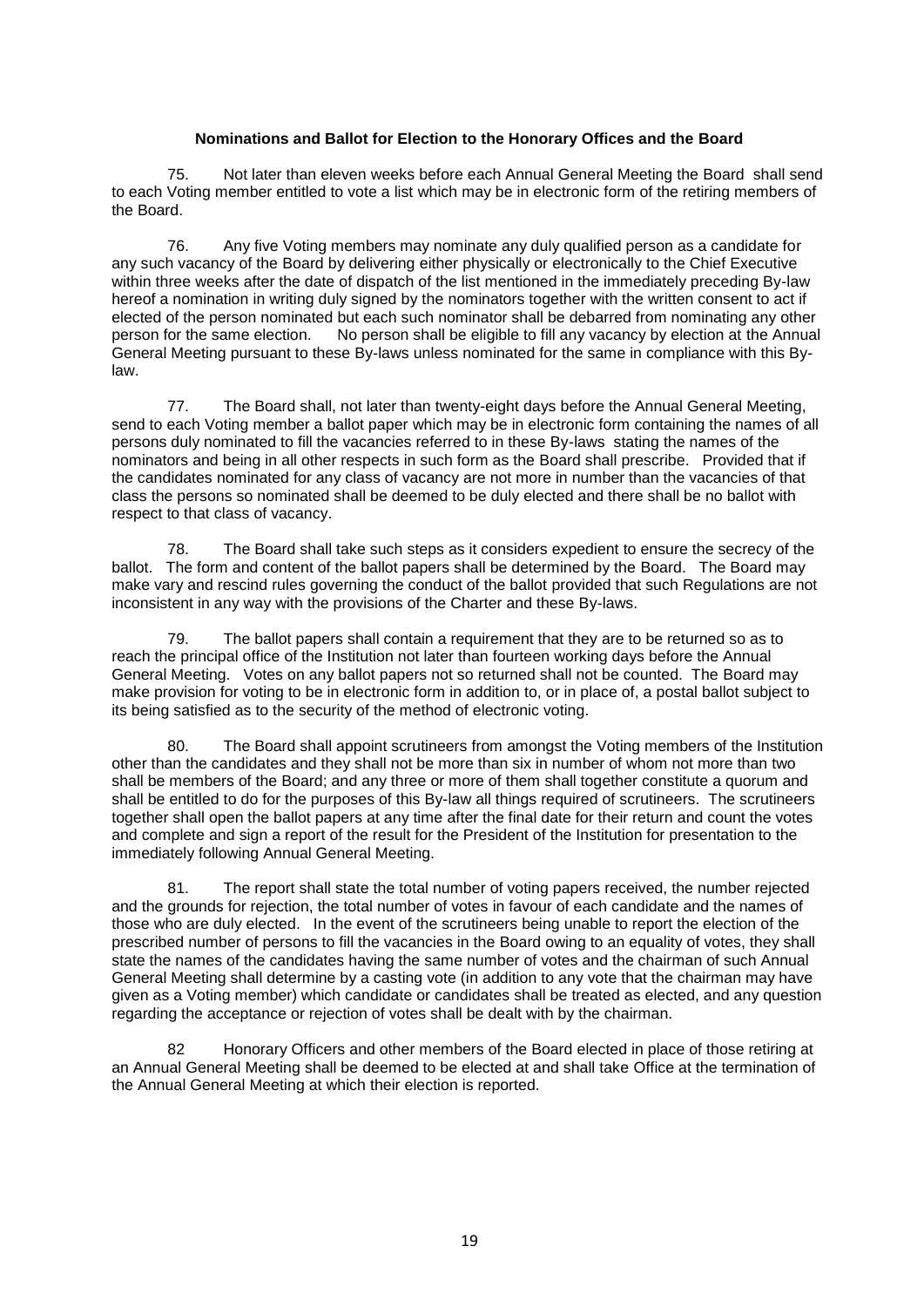#### **Powers and Proceedings of the Board**

83 The Board shall direct and manage the property and the affairs of the Institution in accordance with the Charter and these By-laws and may exercise all such powers of the Institution as may be exercised by the Institution and which are not by the Charter or hereby required to be exercised or done by the Institution in General Meeting.

The Board may make, amend or revoke Regulations for the conduct of any activity of the Institution carried out in the name of the Institution, provided that such Regulations shall not be inconsistent with the Charter and these By-laws, with the exception of the Regulations relating to the Congress which, after it has been established, additionally shall require a two-thirds majority agreement of the Congress.

84. The Board may subject to the provisions of these By-laws meet together for the dispatch of business, adjourn and otherwise regulate its meetings as it thinks fit. The quorum necessary for the transaction of business shall be not less than seven members of the Board but the Board may determine that any such number in excess of seven as it thinks fit shall be required to constitute a quorum. Until otherwise demanded by the Board seven members of the Board shall form a quorum.

The Board may agree that some or all of its meetings shall be held such that some or all of its members communicate or attend by electronic means rather than by attendance in person. The arrangements for such meetings shall be agreed by the Board and published in the Regulations but, for the avoidance of doubt, all members of the Board, however participating in such meetings, shall be counted as part of the quorum and shall be entitled to exercise their votes on any matters under discussion.

85. The Chief Executive shall convene a meeting of the Board upon the request of any Honorary Officer or of any two members of the Board. Meetings of the Board shall (unless the Board shall otherwise determine) be called by notice sent by post or electronically to the registered or last known address of each member of the Board, and such posted notices shall be posted at least seven days before the time for holding the meeting and the accidental omission to send any such notice or the non-receipt of any such notice by any member of the Board shall not invalidate any resolution or proceedings at the meeting and members of the Board may as regards themselves waive compliance with this provision.

86. The provisions of these By-laws as to the chairmanship at General Meetings shall apply with any necessary modification for the chairmanship of meetings of the Board.

87. Questions arising at any meeting of the Board shall be decided by a majority of votes. In cases of an equality of votes the chairman of the meeting shall have a second and casting vote.

88. A meeting of the Board at which a quorum is present shall be competent to exercise all or any of the authorities, powers and discretions by or under the Charter or these By-laws vested in or exercisable by the Board generally.

89. The continuing members of the Board at any time may act as the Board notwithstanding any vacancy in their number provided that in the event of the number of members of the Board being at any time fewer than that necessary to constitute a quorum the continuing members at such time may act as the Board for the purpose of filling casual vacancies and for the purpose of convening the Annual or an Extraordinary General Meeting of the Institution but for no other purpose.

90. The Board may delegate any of its powers (other than the power to borrow money) to standing or special committees of the Board consisting of members (Voting or Non-Voting) provided that the chairman of such a committee is a Voting member.

Any committee so formed shall in the exercise of the powers so delegated conform to any directions that may from time to time be imposed upon it by the Board. The meetings and proceedings of any such committee consisting of two or more persons shall be governed by the provisions herein contained regulating the meetings and proceedings of the Board so far as the same are applicable thereto and are not superseded by any regulations made by the Board under this By-law.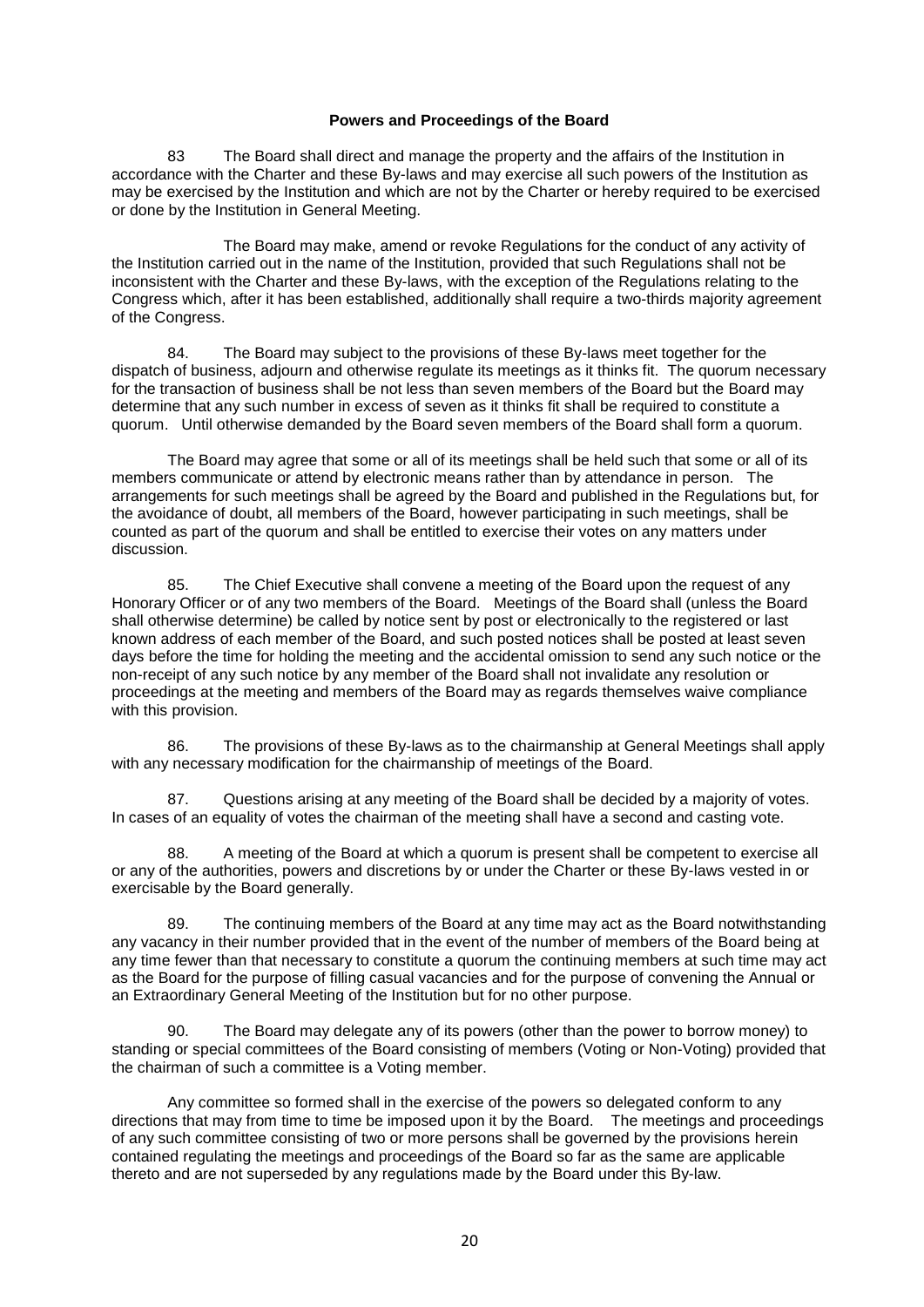91 All acts done in good faith at any meeting of the Board or of any committee of the Board or by any person acting as a member of the Board or Honorary Officer of the Institution shall (notwithstanding that it shall be afterwards discovered that there was some defect in the election or appointment of such Board or committee or person acting as aforesaid or that they or any of them were disqualified) be as valid as if every person concerned had been duly elected or appointed and was qualified to act in the capacity in which such person shall have purported to have acted.

92. The Board shall cause Minutes to be duly entered into the books provided for the purpose of:

- (a) all elections or appointments of Honorary Officers and of all other members of the Board and of all other Officers or officials;
- (b) the names of the members present at each meeting of the Board and of any committee of the Board
- (c) all resolutions and proceedings of General Meetings of the Institution and of meetings of the Board and of any committee of the Board.

Any minutes of any such meeting if purporting to be signed by the chairman of such meetings or by the chairman of the next succeeding meeting shall be receivable as evidence of the matters stated in such minutes.

93.

- (a) All the monies of the Institution not required to meet the current expenditure of the Institution may be deposited in a bank or invested in the purchase, or on the security, of any stocks, shares, debentures, debenture stock, land, buildings or other property of any nature and in any part of the world, as the Board may determine, and the Board shall have power from time to time to vary such investments and to appoint advisers to make such investments on its behalf
- (b) The Board shall have the power at any time and from time to time:
	- (i) to appoint by writing (and in like manner to revoke or vary the terms of any such appointment) any person or persons including a company or firm to act as investment advisors and/or investment managers subject to such conditions and upon such terms (including the payment of remuneration) as shall from time to time be agreed in writing between the Board and such person or persons aforesaid;
	- (ii) to delegate to such person or persons power at its discretion to buy and sell investments for the Institution on behalf of the Board in accordance with the investment policy laid down by the Board from time to time.
	- (iii) to permit any monies, investments or other property belonging to or in the hands of the Institution to be registered and/or held in the name or names of any nominees appointed by Board on behalf of the Institution without being liable for any loss occasioned thereby.

94. The Board shall afford reasonable facilities for any member to have access during business hours to the Register of members and the books containing the Minutes of proceedings of any General Meeting of the Institution. No member shall have any right to inspect any Institution document, book or record except as conferred by this By-law authorised by the Board or required by Act of Parliament.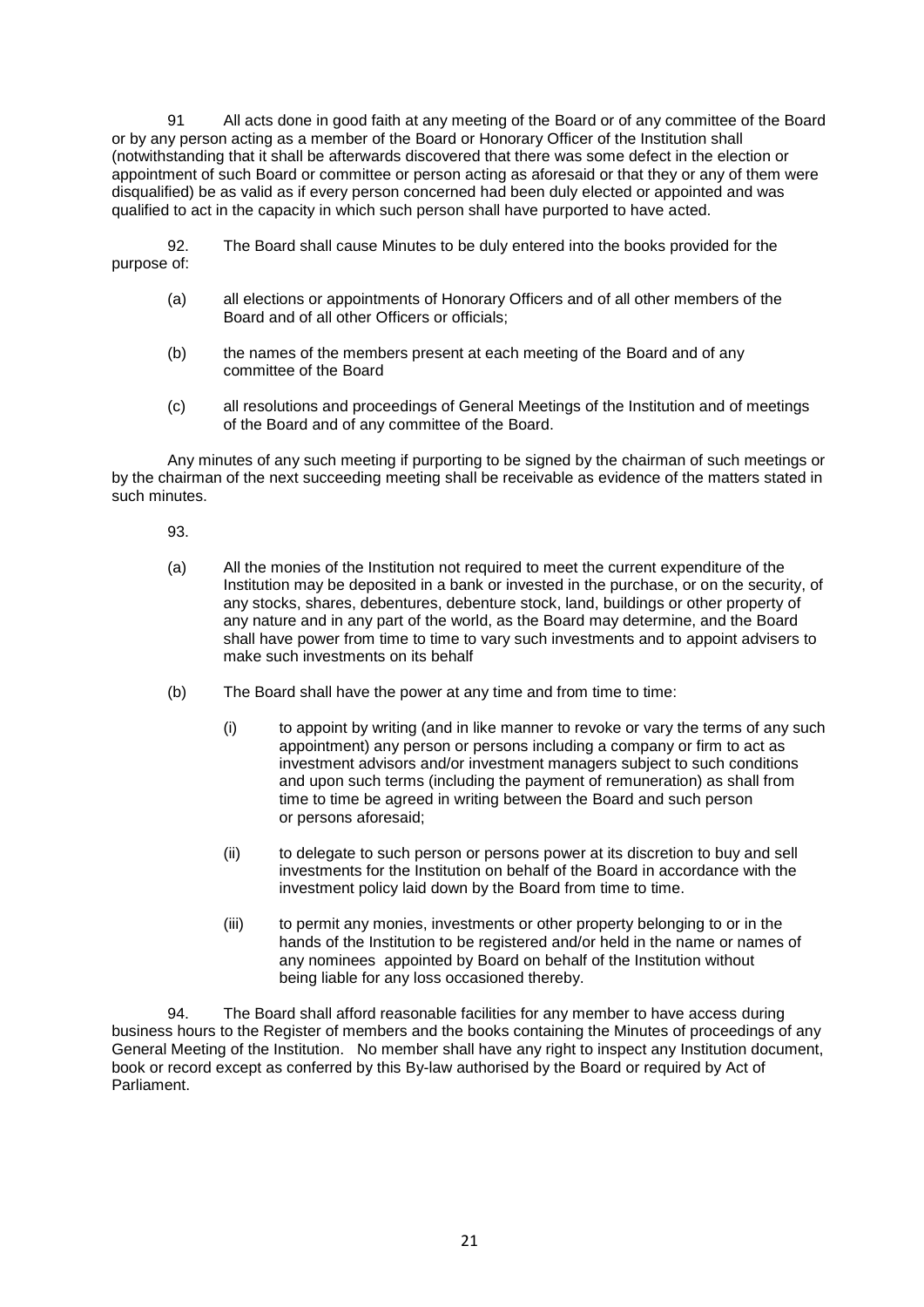- 95.
- (a) The Board shall cause proper books of accounts to be kept and shall submit to the Annual General Meeting in each year a statement of Income and Expenditure and a Balance Sheet made up to the preceding 31<sup>st</sup> December, together with a report of the Auditor or Auditors thereon. A copy of the same accounts, signed by two members of the Board and of the report of the Auditor or Auditors shall be provided in electronic form to every member entitled to receive notice of the Annual General Meeting not less than twenty-one clear days before the Annual General Meeting before which they will be laid.
- (b) At each Annual General Meeting the Institution shall appoint an Auditor or Auditors of the Institution to hold Office until the close of the next Annual General Meeting. The fees of the Auditor or Auditors shall be determined by Board. The Auditor shall be a member of a body of accountants established in the United Kingdom and for the time being recognised by statute.

## **Appointment and Duties of Officers, and others**

96.

- (a) The Honorary Treasurer shall take charge of the uninvested funds of the Institution (except any monies left in the hands of the Chief Executive for current expenses) and shall cause the same to be paid to the credit of the Institution into such bank or banks as the Board shall approve.
- (b) The Board may from time to time appoint a Chief Executive of the Institution, who shall be the Chief Executive Officer of the Institution, at such remuneration and on such other terms as it shall decide. Subject to any contract between the Institution and the Chief Executive, the Board may at their discretion terminate any such appointment. The Board may at its discretion change the title "Chief Executive" to such other title as is thought fit and references in these By-laws to "Chief Executive" shall be deemed to include references to any such changed title.
- (c)
- (i) Under the direction of the Board, the Chief Executive shall be responsible for the administration of the Institution, including the maintenance of its buildings, the employment of its staff, and the budgeting and recording of its finances. The Chief Executive shall also generally conduct the ordinary business of the Institution in accordance with the Charter and these By-laws and the directions of the Board, and shall refer to the President or Honorary Treasurer as appropriate, any matters of importance or difficulty requiring urgent decision.
- (ii) Anything required or authorised to be done by or to the Chief Executive may, if the Office is vacant or there is for any other reason no Chief Executive capable of acting, be done by or to any assistant or deputy or, if there is no assistant or deputy capable of acting, by or to any member appointed by the Board.
- (d) All persons employed by the Institution shall be paid such salaries, wages or remuneration as the Board shall from time to time approve and the Board may make such provisions for or grant such pensions to them or their dependants after their retirement from the service of the Institution as the Board may decide.

## **Seal and Documents**

97. The Board shall provide for the safe custody of the Seal which shall only be used by the authority of the Board or of a committee of the Board expressly authorised by the Board in that behalf and every instrument to which the Seal shall be affixed shall be signed by a member of the Board and shall be counter-signed by the Chief Executive or by a second member of the Board or by some other person appointed by the Board for that purpose.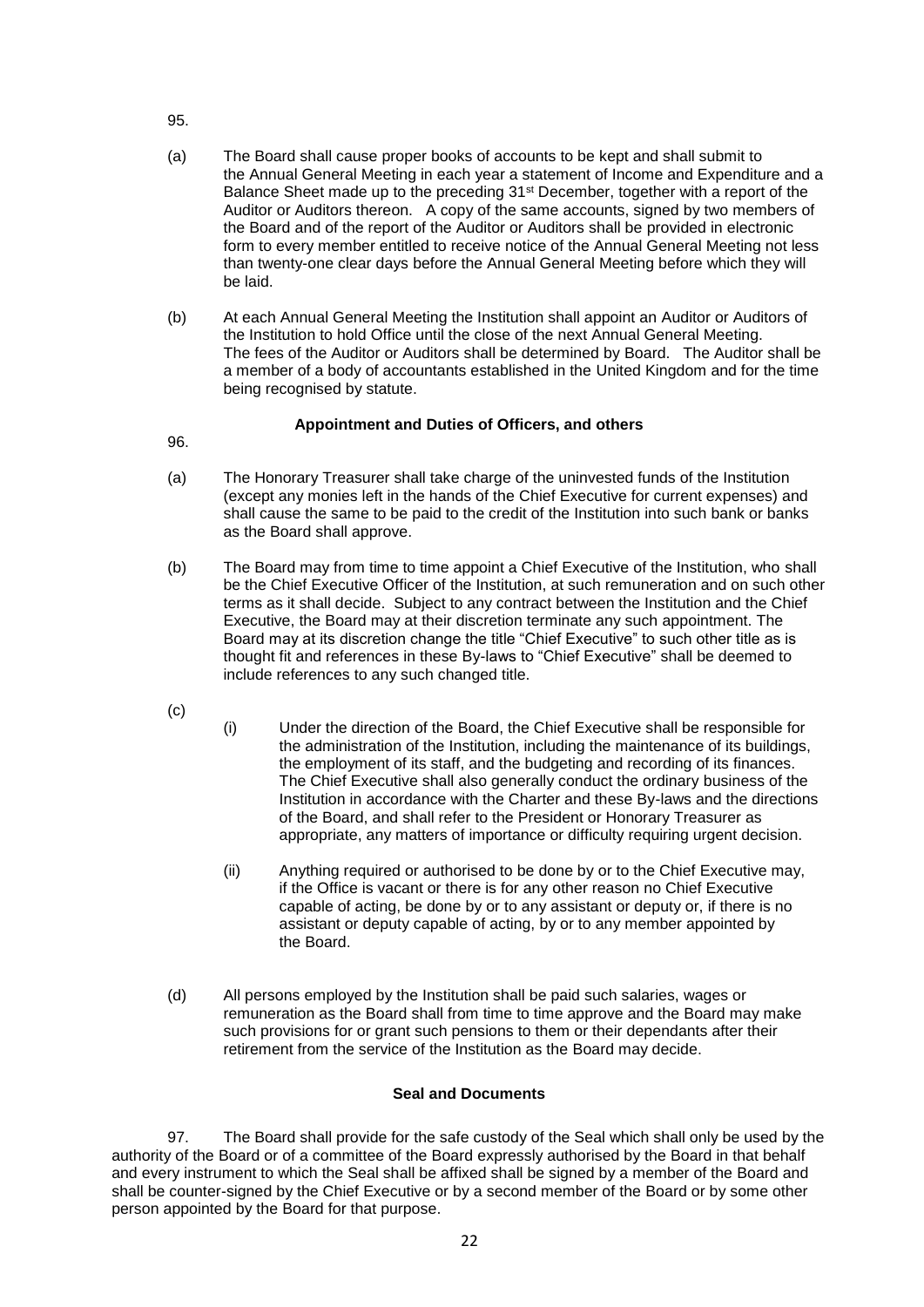98. The Board may determine who shall be entitled to sign on behalf of the Institution any bills, notes, receipts, acceptances, endorsements, cheques, releases, contracts and other documents not requiring to be under Seal.

#### **Formation of Local Groups, Subject Groups and Special Interest Groups**

99. The formation of local groups of members, subject groups of members and special interest groups of members and the rules for the conduct of each of them and their financial frameworks shall be subject to the approval of the Board. The Chairman of each such group shall be a member of the Institution. Such groups shall be part of the Institution and therefore subject to its Charter, By-laws, and Regulations and to the direction of the Board. Furthermore, their resources shall be owned by the Institution.

The title Institution of Chemical Engineers, the abbreviation IChemE, the logo and the heraldic arms may only be used with the approval of the Board and under any conditions that it may impose.

100. The arrangements for meetings of such groups shall be subject to the general approval of the Board and shall be consistent with the objects and purposes for which the Institution is constituted.

On occasions the Board may create a joint group with another institution comprising members of the both institutions. Such a group shall be governed by the provisions of the Charter, Bylaws and Regulations of the Institution of Chemical Engineers unless its Board shall decide otherwise and by any terms of reference that both institutions shall agree.

101. The Board shall have power to dissolve any such group at any time at which time all the assets of the said group shall revert to the Institution. The disposition of such assets shall be determined by the Board.

#### **Premises**

102. The Board may from time to time make Regulations as to the use of the Institution's premises or any part thereof.

103. The Board may from time to time make Regulations prescribing the times of opening and closing of the Institution's premises and for maintaining order therein.

#### **Publications**

104. The publications of the Institution shall be published as and when, and shall contain such matter as the Board may decide.

## **Indemnity and Responsibility**

105. Every Honorary Officer of the Institution and every other member of the Board and every Officer of a group of the Institution and other person approved by the Board and every employee of the Institution for the time being and their heirs, executors and administrators shall be indemnified by the Institution against (and it shall be the duty of the Board out of the funds of the Institution to pay) all costs, losses and expenses which any of them, in good faith and without negligence, may incur or become liable to by reason of any contract entered into or act or deed of any of them as such Officer or official in the discharge of their duties.